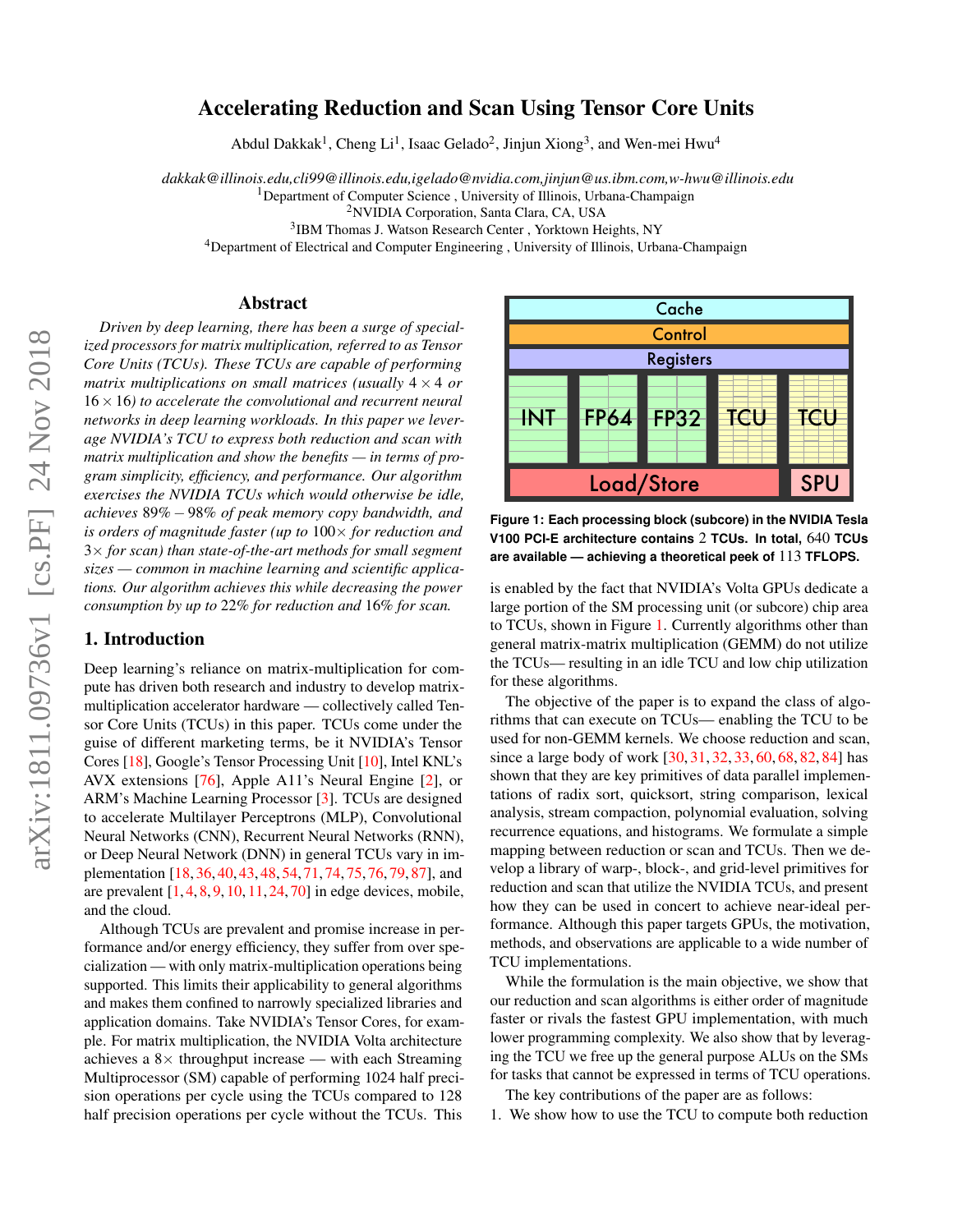and scan — we believe we are the first to formulate these algorithms in terms of TCUs operations.

- 2. We measure our algorithms and show that we are orders of magnitude better than state-of-art algorithms for small segment sizes — this is common in mathematics (e.g. evaluating polynomials), scientific applications (e.g. finite difference), and machine learning (e.g. batch norm) — and are comparable to the fastest algorithm for large segments.
- 3. We find that we are more energy efficient and decrease the utilization of general purpose ALUs — making them free for tasks that cannot be represented on TCUs.
- 4. We describe the current usage and the programmability of the NVIDIA TCUs and evaluate GEMM on the TCUs using cuBLAS [\[15\]](#page-11-17), CUTLASS [\[17\]](#page-11-18) and the CUDA TCU API. The results show that TCUs can be profitably used in a much wider range of libraries.
- 5. We provide insights into how to relax the current CUDA TCU programming interface constraints.

This paper is divided as follows: we first describe the current NVIDIA TCUs and show the performance of GEMM and GEMV computation in Section [2.](#page-1-0) In Section [3,](#page-3-0) we give a background of reduction and scan and show the TCU algorithms for reduction (Section [4\)](#page-3-1) and scan  $(5)$ . We then compare our implementation against state-of-the-art in Section [6.](#page-7-0) Section [7](#page-10-0) describes the related work, before we conclude in Section [8.](#page-10-1)

## <span id="page-1-0"></span>2. NVIDIA Tensor Cores

A marquee feature of NVIDIA's Volta (Tesla V100) architecture is its TCUs— a programmable matrix-multiply-and-accumulate hardware units, called Tensor Cores<sup>[1](#page-1-1)</sup> by NVIDIA. Figure [1](#page-0-0) illustrates the processing block within each SM, with the V100 containing 80 SMs and each having 4 processing blocks. In turn, each processing block contains 2 Tensor Cores — for a total of 640 Tensor Cores on the V100 and achieving a  $12\times$  throughput improvement over previous generation Tesla P100 [\[22\]](#page-11-19). This section first describes the current usage of the NVIDIA TCUs, then details the current TCU API and presents some evaluation results that motivate our work.

```
1 #include <mma.h>
 2 using namespace nvcuda::wmma;<br>3 __global__ void dot_wmma_16x1
 \frac{3}{4} __global____void dot_wmma_16x16(half *a, half *b, half *c) {
  4 fragment<matrix_a, 16, 16, 16, half, col_major> a_frag;
5 fragment<matrix_b, 16, 16, 16, half, row_major> b_frag;
6 fragment<accumulator, 16, 16, 16, half> c_frag;
  7 load_matrix_sync(a_frag, a, /* leading dim */ 16);
8 load_matrix_sync(b_frag, b, /* leading dim */ 16);
8 load_matrix_sync(b_frag, b,<br>9 fill_fragment(c_frag, 0.0f);<br>10 mma sync(c frag, a frag, b f
10 mma_sync(c_frag, a_frag, b_frag, c_frag);
11 store_matrix_sync(c, c_frag, 16, row_major);
12 }
```
## <span id="page-1-10"></span><span id="page-1-9"></span><span id="page-1-8"></span><span id="page-1-7"></span>Listing 1: A simple CUDA kernel performing  $\langle 16,16,16\rangle$ **matrix multiplication** ( $C = A.B + C$ ) in half precision using **the CUDA WMMA API.**

Each Tensor Core provides a  $4 \times 4 \times 4$  tensor processing array capable of performing the operation  $D = A.B + C$  within a cycle, where  $A$ ,  $B$ ,  $C$  and  $D$  are  $4 \times 4$  matrices. The inputs  $A$ and *B* must be in half precision format while the accumulators, *C* and *D*, can be either single or half precision. Each Tensor Core can perform 64  $(4 \times 4 \times 4)$  FMA operations per cycle. Using Tensor Cores, each SM can perform  $1024 (64 \times 2 \times 8)$ floating point operations per cycle since each each FMA consists of two floating point operations and each SM contains 8 Tensor Cores. This is an  $8 \times SM$  throughput increase compared to Pascal for floating point operations [\[22\]](#page-11-19).

## 2.1. Current Usage

Tensor Cores have been only used to accelerate GEMM operations, most prominently through NVIDIA's CUDA libraries. The NVIDIA libraries, such as cuBLAS [\[15\]](#page-11-17) and cuDNN [\[16\]](#page-11-20), require users to opt-in to use the Tensor Cores and both libraries accelerate GEMM computation (HGEMM for cuBLAS and convolution and recurrent neural networks for cuDNN). NVIDIA also provides the CUTLASS (CUDA Templates for Linear Algebra Subroutines) [\[17\]](#page-11-18) library, which is a CUDA templated library that provides the building block primitives to write high performance GEMM-like kernels. Deep learning frameworks such as NVCaffe [\[52\]](#page-12-13), Caffe2 [\[5\]](#page-11-21), MXNet [\[14\]](#page-11-22), PyTorch [\[23\]](#page-11-23), TensorFlow [\[25\]](#page-11-24), and TensorRT [\[19\]](#page-11-25) leverage the NVIDIA libraries for DNN training [\[13\]](#page-11-26) and inference.

### 2.2. Programming Interface

NVIDIA also provides a CUDA C++ Warp Matrix Multiply and Accumulate (WMMA) [\[7\]](#page-11-27) API to program the Tensor Cores directly. The current WMMA API provides warp-level matrix operations for matrix load (load\_matrix\_sync), matrix store (store\_matrix\_sync), and matrix multiply and accumulate (mma\_sync). These APIs operate on a special data type fragment, which holds a matrix tile in thread-local registers. A helper function to fill a matrix fragment with a scalar constant (fill\_fragment) is provided as well. NVIDIA has not provided any API for explicitly calling the TCU at sub warp level — neither in the IR nor in the PTX  $[20, 21]$  $[20, 21]$  $[20, 21]$ .

A load\_matrix\_sync distributes values of the matrix across the warp lanes. Threads within a warp utilize multiple Tensor Cores concurrently to perform the mma\_sync operation — collaborating to compute the  $D_{M \times N} = A_{M \times K} \cdot B_{K \times N} + C_{M \times N}$ , with *M*, *N*, *K* denoting the matrix dimensions. The API imposes limitations on the dimensions — requiring the shape  $\langle M, N, K \rangle$  to be either  $\langle 16, 16, 16 \rangle$ ,  $\langle 32, 8, 16 \rangle$ , or  $\langle 8, 32, 16 \rangle$ .

Listing [1](#page-1-2) shows a simple CUDA kernel that computes a  $\langle 16, 16, 16 \rangle$  matrix multiplication within a warp using the WMMA API. Lines  $4-6$  $4-6$  declare the matrix fragments. The API supports 3 kinds of matrices — matrix\_a (*A*), matrix\_b (*B*), and accumulator (*C* or  $D$ ) — with each having their own internal data layout <sup>[2](#page-1-5)</sup> as well as loading, storing, and computing semantics. Users specify both the data type and

<span id="page-1-1"></span><sup>&</sup>lt;sup>1</sup>We will use TCU and Tensor Core interchangeably in this paper.

<span id="page-1-5"></span><sup>2</sup>The mapping between individual matrix elements to their residing thread(s) is purposely opaque  $[7]$  and undocumented. We will discuss how we alleviate some of the constraints in [6.1.](#page-7-1)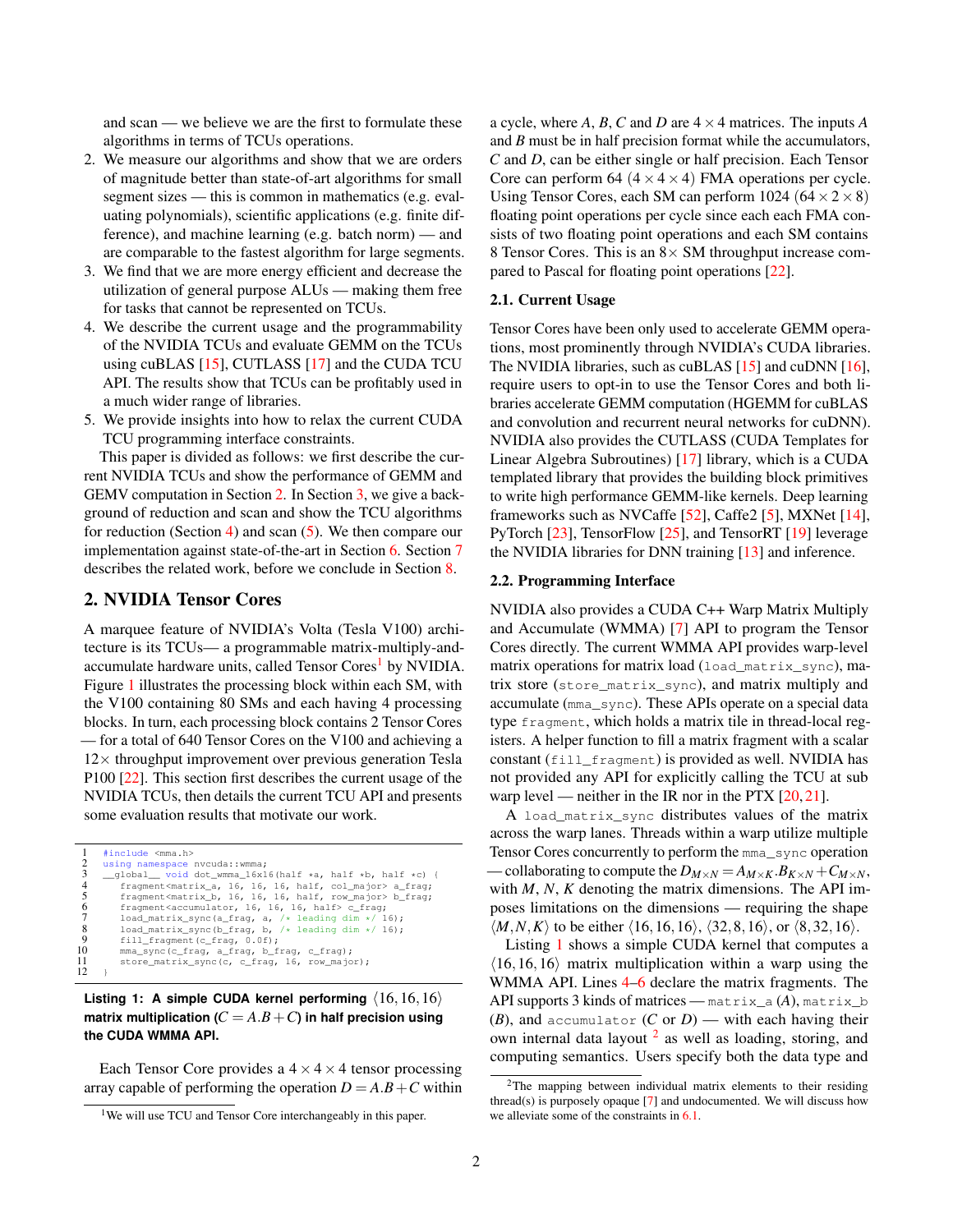<span id="page-2-2"></span><span id="page-2-0"></span>

(a) GEMM with half precision input and half precision output.

<span id="page-2-1"></span>(b) Mixed precision GEMM with half precision input and single precision output.

**Figure 2: General matrix-matrix multiplication (GEMM) performance using Tensor Cores for both half- [\(2a\)](#page-2-0) and mixed- [\(2b\)](#page-2-1) precision on a V100 PCI-E GPU with a clock frequency of** 1380 **MHz and a** 113 **TFLOPS peek performance. The inputs are square** matrices with variable  $\langle M,N,K\rangle$  dimensions. The optimized and naïve WMMA GEMM algorithms are described in the text.

<span id="page-2-3"></span>

**Figure 3: General matrix-vector multiplication (GEMV) performance using Tensor Cores on a V100 PCI-E GPU. GEMV can be implemented in terms of a GEMM (with dimensions**  $\langle M, N, 16 \rangle$  or calling the GEMV method in CUBLAS (which **currently does not support half precision).**

the  $\langle M, N, K \rangle$  shape of the fragments. For both the *A* and *B* matrix kinds, users specify whether the matrix is in column- or row-major order. Users specify the stride between rows using the leading dimension and load the data from either shared or global memory — Lines  $7-8$  $7-8$ . Line [9](#page-1-8) initializes the matrix\_c elements to zero by broadcasting the scalar value 0 into each index of the fragment. Once the data is loaded, users perform the matrix multiplication operation — Line  $10$  — and store the results — Line [11.](#page-1-10)

The kernel in Listing [1](#page-1-2) can be generalized to implement GEMM for arbitrary matrix dimensions in a manner similar to tiled matrix multiplication. For example, a naive implementation (referred to as WMMA HGEMM (naïve)) assigns a strip of 16 rows from matrix *A* and a strip of 16 columns from matrix *B* columns to each warp to compute a  $16 \times 16$  tile of the output *C*. Each warp iterates through the A rows and B columns by loading  $16 \times 16$  tiles of A and B from global memory into the fragments using load\_matrix\_sync, then performing mma\_sync, and repeating. After the entire rows of A and columns of B have been consumed, the warp uses store\_matrix\_sync to store the accumulated *C* values into global memory. An optimized implementation (referred to as WMMA HGEMM) utilizes persistent threads where each thread block collaboratively loads multiple 16×16 tiles of matrix *A* and *B* from global memory to shared memory so that some of the tiles can be re-used across warps. The tiles are then loaded into fragments and the mma\_sync operation is performed.

#### 2.3. GEMM Evaluation

We evaluate the GEMM performance using Tensor Cores on a Tesla V100 PCI-E GPU with CUDA 9.2.88 through cuBLAS, CUTLASS (version 0.1.1), and hand written kernels using the WMMA API. The results are shown in Figure [2.](#page-2-2)

For half precision GEMM (HGEMM), shown in Figure [2a,](#page-2-0) cuBLAS HGEMM with Tensor Cores achieves a maximum performance of 96.3 TFLOPS — approximately 85% the peak performance — and over  $3.4\times$  that of cuBLAS without the use of TCUs. For mixed precision GEMM (MGEMM), shown in Figure [2b,](#page-2-1) we achieved maximum performance of 85.8 TFLOPS on NVIDIA TCUs using cuBLAS, approximately 76% the peak performance, and is about  $6.2 \times$  the performance of cuBLAS without Tensor Cores (the degradation of performance compared to HGEMM is due to output bytes count being twice as large). CUTLAS MGEMM is more performant that it's HGEMM, we suspect this is due to optimizations for mixed precision that are absent for half-precision.

#### 2.4. GEMV Evaluation

The order of magnitude speedup of GEMM with TCU raises the question: can we formulate other algorithms in terms of matrix multiplication and also benefit from the TCU? The most obvious algorithm is matrix-vector multiplication (GEMV).

We implement HGEMV (half precision GEMV) and MGEMV (mixed-precision GEMV) with HGEMM or MGEMM call of dimension  $\langle M, N, (K = 16) \rangle$  — with *K* required to be at least 16 by the cuBLAS API. This method wastes at least 15*N* memory loads and performs 15*MN* extra flops. We evaluate our implementations against cuBLAS SGEMV, since half precision GEMV is not present in cuBLAS.

Figure [3](#page-2-3) shows that even when accounting for both resource and computation waste, HGEMV, implemented using cuBLAS HGEMM with Tensor Cores, outperforms the cuBLAS SGEMV by at least  $2 \times$ . Naïve (non-optimized  $3$ ) HGEMV and MGEMV are super imposed atop each other since the overhead of using mixed-precision is dwarfed by inefficient memory access. Both naïve versions still outperform

<span id="page-2-4"></span> $3A$  user implicitly performs tiling when utilizing the WMMA API.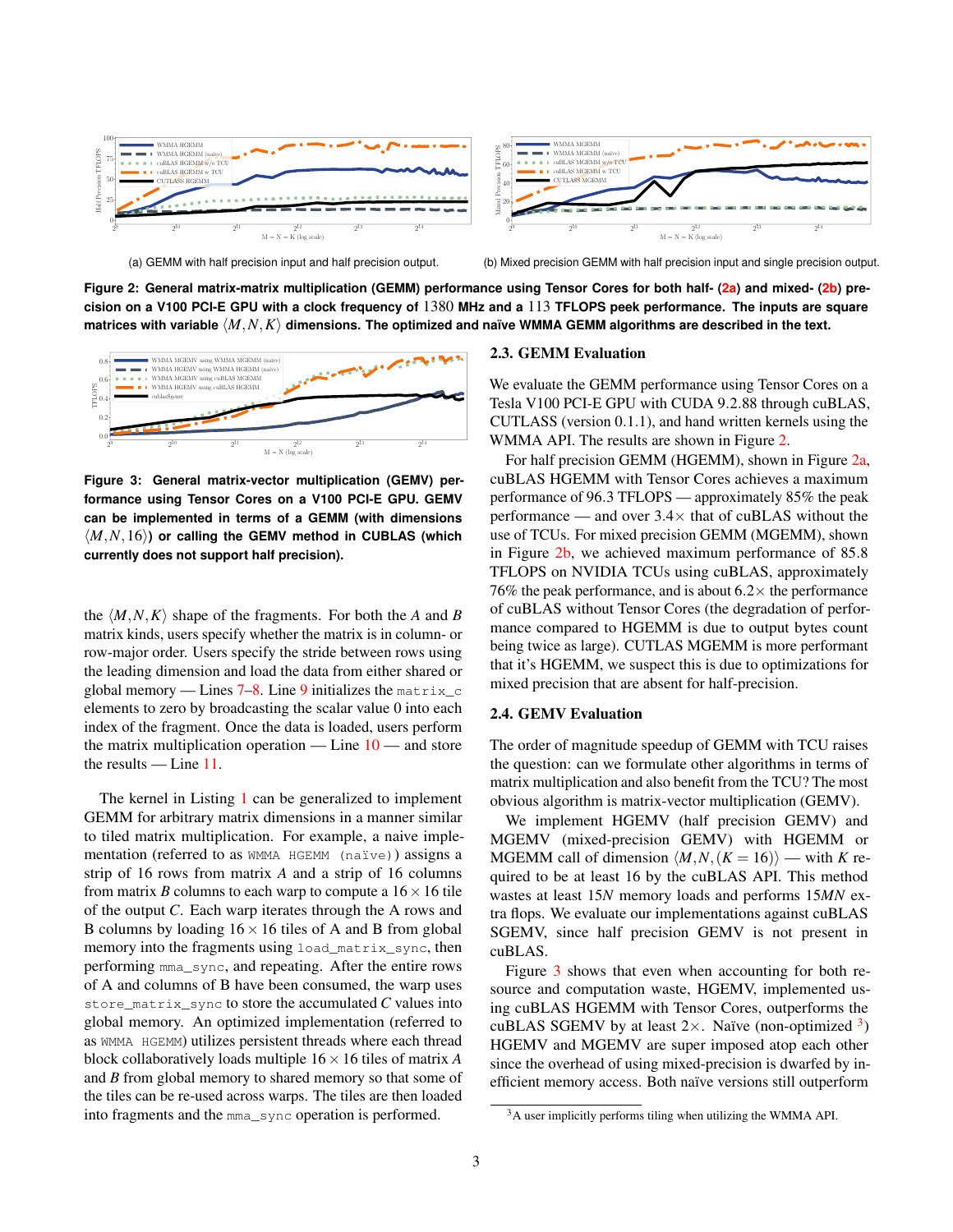<span id="page-3-3"></span>

Figure 4: The reduction algorithm is **1** composed of warp**level reduction that reduces each segment and is used to 2 implement block-level reduction that further reduces each segment of partially reduced values. The partially reduced values are reduced across the grid 3 to perform full reduction.**

## cuBLAS SGEMV for large input sizes.

The WMMA HGEMV implementation saturates at about 900 GFLOPS in Figure [3.](#page-2-3) This is because each FMA requires one matrix element and one vector element, each is 2 bytes in size, to perform the FMA operations. That is we need to fetch one byte from the global memory into the shared memory for every floating-point operation performed. Note that there is no reuse of matrix elements and heavy reuse of vector elements. Assume that the vectors are mostly loaded from the L2 cache due to heavy reuse, the 900 GB/s global memory bandwidth of V100 is the hardware limitation that prevents the any GEMV implementation to go beyond 900 GFLOPS in half precision.

## <span id="page-3-0"></span>3. Conventional Reduction and Scan on GPU

The GEMV evaluation shows that the matrix-multiplication performance of NVIDIA TCUs is high enough to tolerate resource and computation waste in algorithms. Driven by this observation, we examine how to formulate two widely used collectives — reduction and scan — to utilize TCUs. Both reduction and scan are memory-bandwidth bound so we expect that even with some resource and compute waste, their HGEMM-based implementations can beat or match the most highly tuned traditional implementations.

```
\frac{1}{2} -device half warp_reduce(half val) {<br>\frac{1}{2} for (int offset = WARP SIZE/2: offset
             for (int offset = WARP SIZE/2; offset > 0; offset /= 2)
                val += __shfl_down_sync(0xFFFFFFFFU, val, mask);
             return val;3456789
             device half warp scan(half val) {
  \begin{array}{ll} \text{7} & \text{for (int offset = 1; offset < WAR\_SIZE; offset <= 2) } \\ \text{8} & \text{auto n = \_sh1\_up\_sync(0xFFFFFF), val, mask)}; \\ \text{9} & \text{if (laneid >= offset) val += n}; \end{array}\frac{10}{11}\text{return } \text{val};12 }
```
#### **Listing 2: NVIDIA's recommended warp-level reduction and scan implementations utilizing shuffle instructions.**

Given a vector  $A = [a_1, a_2, \dots, a_n]$ , the *reduction*, also called *fold* or *total*, of *A* is defined by its sum  $\sum_{i=1}^{n} a_i$ . Segmented reduction is defined as reductions on subsets of the input vector. In a regular segmented reduction, all segments are the same

size[4](#page-3-2) . The *scan* operation, also called *prefix sum*, is defined by the vector  $[a_1, a_1 + a_2, \ldots, \sum_{i=1}^n a_i]$ . Segmented scan is defined similarly to segmented reduction.

State of the art libraries such as CUB [\[62\]](#page-12-14), MAGMA [\[26\]](#page-11-30), OpenMP runtime [\[38\]](#page-11-31), implement both reduction and scan in terms of warp-, block-, and device-level collectives, as illustrated in Figure [4.](#page-3-3) The building blocks — warp-level reduction and scan, are commonly implemented using shuffle instructions [\[12\]](#page-11-32). The shuffle implementations, shown in Listing [2,](#page-3-4) allow threads within a warp to share values via registers without using shared memory or block-level synchronization.

## <span id="page-3-1"></span>4. TCU Reduction Algorithm

Intuitively, reduction can be represented as a special case of a matrix multiplication, since

| $Reduction([a_1,a_2,\ldots,a_n]) =$ |  |  |  |                                                                                                                                                         |  |                                                                                                                                                                                                                                                     |  |  |
|-------------------------------------|--|--|--|---------------------------------------------------------------------------------------------------------------------------------------------------------|--|-----------------------------------------------------------------------------------------------------------------------------------------------------------------------------------------------------------------------------------------------------|--|--|
|                                     |  |  |  | $\begin{pmatrix} 1 & 1 & \cdots & 1 \\ 0 & 0 & \cdots & 0 \end{pmatrix} \begin{pmatrix} a_1 & a_2 & \ldots & a_n \\ 0 & 0 & \cdots & 0 \end{pmatrix}^T$ |  | $\left(\sum_{i=1}^n a_i\right)$                                                                                                                                                                                                                     |  |  |
|                                     |  |  |  |                                                                                                                                                         |  | $\begin{pmatrix} 1 & 1 & 1 & 1 \\ 1 & 1 & 1 & 1 \\ 0 & 0 & 0 & 0 \end{pmatrix} \cdot \begin{pmatrix} 1 & 1 & 1 & 1 \\ 1 & 1 & 1 & 1 \\ 0 & 0 & 0 & 0 \end{pmatrix} = \begin{pmatrix} 1 & 1 & 1 & 1 \\ 1 & 1 & 1 & 1 \\ 0 & 0 & 0 & 0 \end{pmatrix}$ |  |  |

The challenge is to map generic input sizes onto the fixed tensor shapes supported by the TCU. For simplicity, this paper will use the  $16 \times 16$  matrix configuration as an example to implement the segmented reduction. Other configurations can be used in a similar manner to perform segmented reduction for multiples of 8 or 32. It is natural to extend our algorithms to support mixed precision computation.

We use  $Reduction<sub>K</sub>$  to represent a  $K$  regular segmented reduction — partial reductions of the input uniformly partitioned into *K* element subsets. We will also use *P* as the matrix which has the first row set to 1 and the rest to  $0$ i.e.  $(P)_{r,c} =$  $\int 1$  if  $r = 0$ 0 if  $r \neq 0$ , and the notation  $\underline{\mathbf{X}}$  to denote a

matrix where all the elements are the constant value *X*.

To make our formulation non-WMMA API specific, we present our algorithms in an API neutral way. In the following sections, we use LoadTile in place of the load\_matrix\_sync which accepts a matrix layout (default is row-major) and stride (default is 16). We abstract store\_matrix\_sync to make it addressable as if it was a linear array. We will also use the notation  $A.B + C$  to denote the mma\_sync operation.

## 4.1. Warp-level Reduction

We look at warp-level reduction first, since it is the building block for both block- and grid-level reductions. Even though using shuffle instructions for warp-level reduction is efficient, it can be a bottleneck due to its limited throughput. On the NVIDIA Volta architecture only 32 warp shuffle operations can be performed within a clock cycle per SM.

<span id="page-3-2"></span><sup>&</sup>lt;sup>4</sup>Irregular segmented reduction is implemented in terms of regular segmented reduction, and is elided from this paper.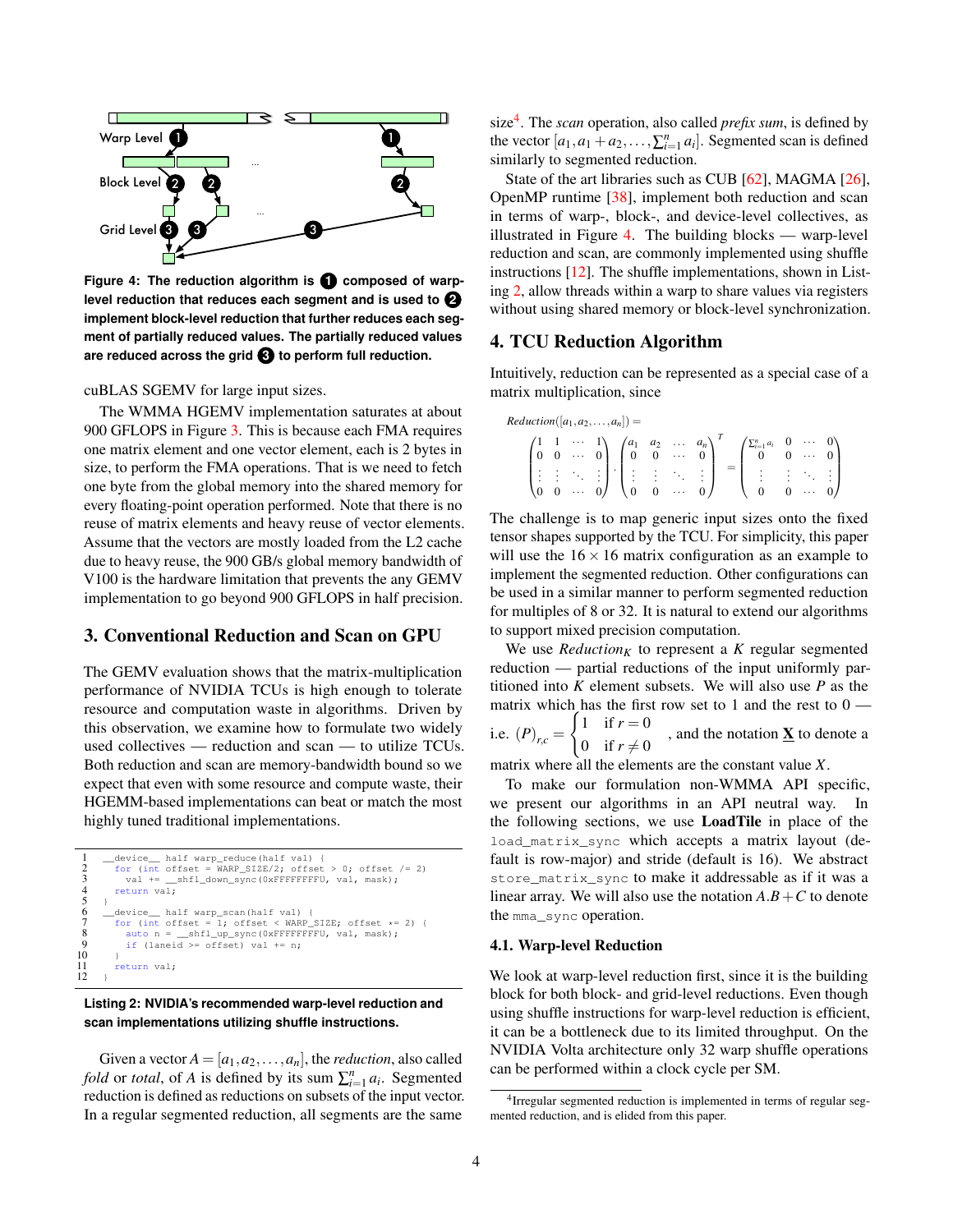<span id="page-4-1"></span>

**Figure 5: The** *Reduction*<sup>16</sup> **algorithm 1 each warp loads** 256 **elements into the matrix** *A* **in column major order, 2 performs the TCU operation where the** *P* **matrix has ones for the first row, and then**  $\bigodot$  **the result, which is in the first row of**  $V$ **, is stored into the output vector.**

This section shows the formulation of warp-level reduction onto the TCU when the segment size is 16, 256, and multiples of 16 or 256. Support for arbitrary segment sizes can be realized either by padding the input with zeros or by masking through the *P* matrix. We find that padding introduces minimal overhead and is required in some cases to maintain the memory alignment imposed by the TCU API.

**Segment Size 16:** The *Reduction*<sub>16</sub> algorithm, shown in Algorithm [1](#page-4-0) and Figure [5,](#page-4-1) performs warp-level reduction on 256 elements which represent 16 segments of size 16. The data is loaded from memory into a column-major order fragment (matrix *A*). Each row is then reduced using  $V = PA$ . The result — first row of *V* — is stored in the output.

<span id="page-4-0"></span>

| <b>Algorithm 1</b> The <i>Reduction</i> <sub>16</sub> algorithm.                                                    |
|---------------------------------------------------------------------------------------------------------------------|
| $1$ Initialize P matrix.                                                                                            |
| 2: $idx \leftarrow$ global offset                                                                                   |
| 3: $A \leftarrow \text{LoadTile}(in[idx \dots idx + 256], "colmajor")$                                              |
| 4: $V \leftarrow P.A + 0$                                                                                           |
| 5: if laneIdx < 16 then out $\left[\frac{idx}{16} + \text{laneldx}\right] \leftarrow V \left[\text{laneldx}\right]$ |
|                                                                                                                     |

Depending on the TCU API's flexibility, one can formulate the *Reduction*<sup>16</sup> algorithm as either *P.A* where *A* is in columnmajor order or *A*.*P* where *A* is in row-major order. The *A*.*P* formulation is more friendly to loading of A elements since the input vector elements naturally form the row-major layout for A. However, there is no performance difference when using the WMMA API since: (1) the API not expose subfragment operations and (2) the CUDA compiler performs the transposition through registers. We formulate the algorithm as *P*.*A* to make it amicable for a more relaxed API, since the 16 element output is in linear row-major order and can be written to consecutive locations in the global memory.

Segment Size 256: For handling the segments of size 256, one follows a pattern similar to *Reduction*<sub>16</sub>. First, all 256 elements are loaded onto the TCU. The rows are reduced using the same procedure as *Reduction*<sub>16</sub>. Finally, we reduce the first row to get a scalar. The algorithm is shown in Algorithm [2](#page-4-2) and is a single iteration of the algorithm illustrated in Figure [6.](#page-4-3) <span id="page-4-2"></span>Algorithm 2 The *Reduction*<sub>256</sub> algorithm.

- 1: Initialize *P* matrix
- 2:  $idx \leftarrow$  global offset
- 3:  $A \leftarrow \text{LoadTile}(in[idx \dots idx + 256], "column jor")$
- 4:  $V \leftarrow P.A + 0$
- 5:  $V \leftarrow V.P^T + \underline{0}$
- 6: **if** laneIdx = 0 **then**  $out[\frac{idx}{256}] \leftarrow V[0]$

Segment Size Multiples of 256: With the above *Reduction*<sup>16</sup> and *Reduction*<sub>256</sub> warp-level primitives, we can express segments that are multiples of either 16 (denoted by 16*N*) or 256 (denoted by 256*N*). We will first look at the 256*N* algorithm, since it will be used for representing the 16*N* algorithm.

A naïve way is to implement the 256*N* segmented reduction as *N*-repeated applications of the *Reduction*256, shown in Figure  $6$ . While this is correct, it is work inefficient — wasting one matrix multiplication for each iteration. Instead of performing two reductions in each iteration, we can implement a work efficient 256*N* segmented reduction by first reducing each row of the  $16 \times 16$  matrix (*Reduction*<sub>16</sub>) in each iteration and use the row of reduced values as an accumulator. In the final iteration, the final row is reduced into a scalar. Figure [7](#page-5-1) illustrates the algorithm.

Segment Size Multiples of 16: Similar to *Reduction*<sub>256</sub>, segmented reduction where the segment size is multiples of 16 (16*N*) can be performed in two ways. The first is a strided segmented reduction, shown in Figure [8](#page-5-2) (for the case where  $N = 2$ ). During each iteration *i*, a warp loads 16 segments

<span id="page-4-3"></span>

**Figure 6: The work-inefficient** *Reduction*256*<sup>N</sup>* **algorithm 1 initializes the** *Q* **matrix with all zeros and 2 loads the** 256 **input elements into a matrix** *A* **in column major order. 3 A dot product**  $V = PA + 0$  where the *P* matrix has the first row as **ones and the rest of the values are zeros is performed to re**duce each row into a scalar.  $\bullet$  the dot product  $R = V.P^T+Q$ **reduces the first row into a scalar. 5 If the segmented reduction size is equal to the matrix size (i.e.**  $N = 1$ ) or for the **last iteration, then the first element of the** *R* **matrix is stored in the output array, otherwise 6 the first element of** *R* **matrix is used as the first element of the** *Q* **matrix and the procedure is iterated starting from step <b>2**.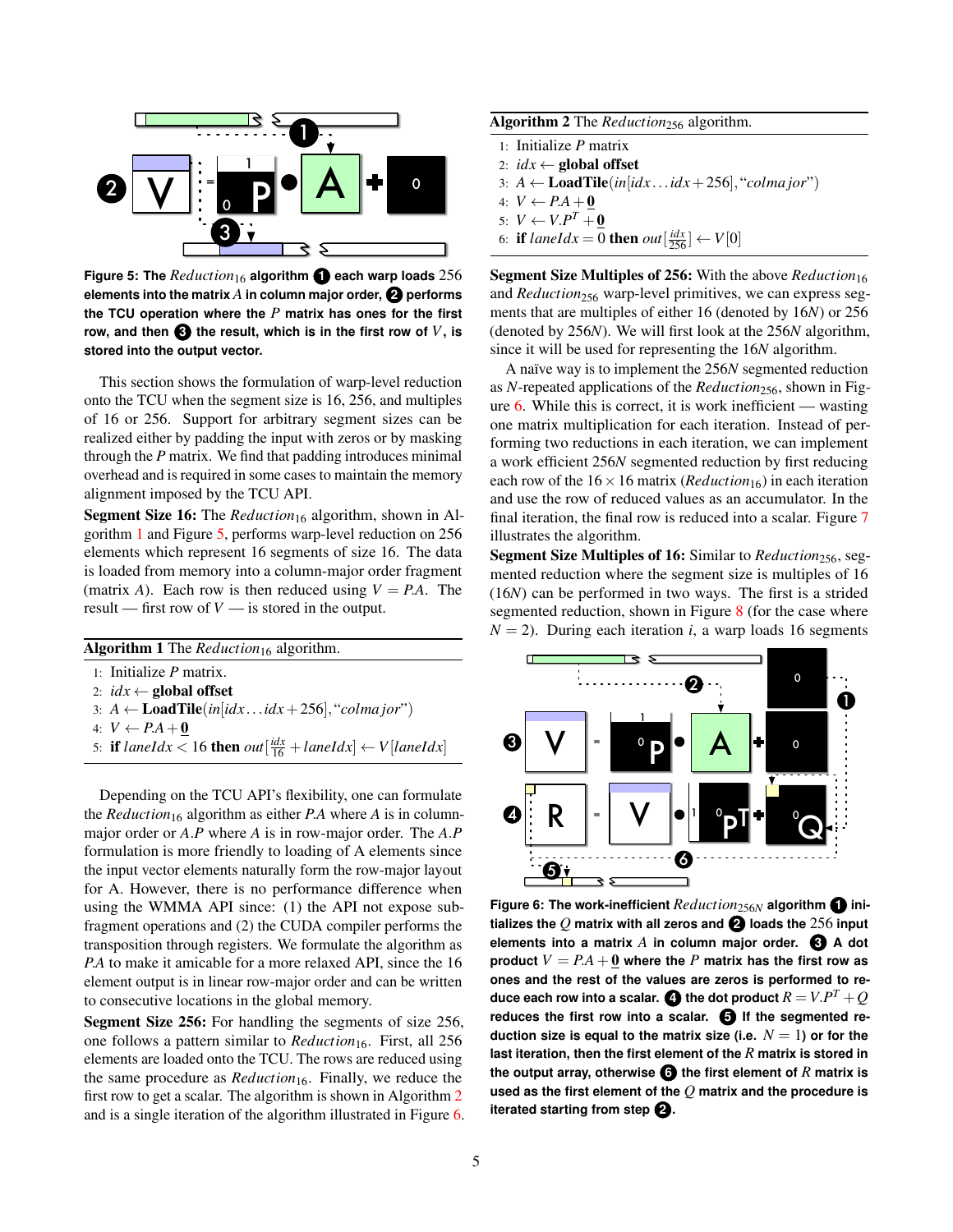(each of length 16) into the matrix *A* with a stride of 16*N*, i.e., the beginning of each 16-element segment is 16N elements away from the beginning of the next segment in the original input vector. The 16 columns of *A* are then reduced and accumulated into the first row of *V*. This repeats for N iterations. This method is simple, works for arbitrary multiple of 16, and leverages GPU cache for small *N*. For large *N* this method suffers from bad locality, consistently misses the cache, and results in poor performance.

For  $N > 256$ , one can implement *Reduction*<sub>16*N*</sub> in terms of *Reduction*256*<sup>N</sup>* — shown in Algorithm [3.](#page-5-3) This makes better use of cache locality and reduces uncoalesced memory accesses. The left over, *Reduction*( $N\%$ 16)×16, can be implemented using the strided segmented 16*N* reduction method.

<span id="page-5-3"></span>

| <b>Algorithm 3</b> The Coalesced Reduction <sub>16N</sub> algorithm. |  |
|----------------------------------------------------------------------|--|
|----------------------------------------------------------------------|--|

- 1: Initialize *P* matrix
- 2:  $V \leftarrow \mathbf{0}$
- 3:  $\text{g}idx \leftarrow \text{global offset}$

4:  $numSegs \leftarrow \left\lfloor \frac{16N}{256} \right\rfloor$  $\triangleright$  Number of 256 segments

- 5: for  $i \leftarrow 0; i < numSegs; i \leftarrow i+1$  do
- 6:  $idx \leftarrow \text{gidx} + 256i$
- 7:  $A \leftarrow \text{LoadTile}(in[idx \dots idx + 256], "column jor")$
- 8:  $V \leftarrow P.A + V$
- 9: end for
- 10: ... ⊳ Reduce rest of segments using *StridedReduction*<sup>16</sup>
- 11: **if**  $landx < 16$  **then**  $out[\frac{gidx}{16N} + landdx] \leftarrow V[landdx]$

<span id="page-5-1"></span>

**Figure 7: The work-efficient** *Reduction*256*<sup>N</sup>* **algorithm 1 loads** 256 **input elements into matrix** *A<sup>i</sup>* **in each iteration. It then 2** performs a matrix multiplication  $V_i = PA_i + V_{i-1}$  for *i* between 1 and *N* with  $V_0 = \underline{0}$ . The final vector is reduced  $\bullet$  by performing the  $R = V_N.P^T$  operation with the  $\bullet$  result **stored in the output.**

<span id="page-5-2"></span>

**Figure 8:** A strided *Reduction*<sub>16*N*</sub> algorithm for  $N = 2$  **0 loads** 256 **elements where the stride between each row is** 16*N***. 2** We then perform the matrix multiplication  $V_1 = PA_1$  and **3** use the  $V_1$  matrix as an accumulator for the next itera**tion where 4 we again load the next** 256 **elements with the leading dimension set to** 16*N***. The 5 matrix multiplication**  $V_2 = PA_2 + V_1$  is performed and  $\bigodot$  the first row is stored in **the output vector.**

<span id="page-5-4"></span>Algorithm 4 The Block-level *Reduction*256*<sup>N</sup>* algorithm.

- 1: *wpb* ← **warps per block**
- 2:  $prils \leftarrow$  alloc shared mem $[wpb]$
- 3:  $partial \leftarrow Reduction_{256\frac{N}{wpb}}(in)$
- 4: **if**  $landx = 0$  **then**  $prts[warpldx] \leftarrow partial$
- 5: sync threads
- 6: if  $warpldx = 0$  then
- 7: *out*[*blockIdx*]  $\leftarrow$  *Reduction*<sub>*wpb</sub>*(*prtls*)</sub>
- 8: end if

### 4.2. Block-level Reduction

When the segment size is large, collaborative reduction within a block becomes profitable. We follow standard practice [\[62\]](#page-12-14) to implement block-level reduction, but differ in that we still use the TCU to perform reduction on the partially reduced values. Algorithm [4](#page-5-4) shows how we use warp-level reduction to implement the block-level *Reduction*256*<sup>N</sup>* kernel.

### 4.3. Grid-level Reduction

When the segment size is very large a grid-level reduction might be needed. A naïve grid-level reduction for a list of length *N* involves two kernel launches. The first kernel launch performs a segmented reduction with the output stored in a list of partials. A second kernel then reduces the partials into a scalar. Although it is simple to implement, it achieves performance that's on par with the fastest algorithm.

## <span id="page-5-0"></span>5. TCU Scan Algorithm

Unlike reduction, it might be less intuitive to represent scan as a matrix multiplication. For a vector *V* of 256 elements, we can store it in row-major order within a  $16 \times 16$  matrix  $A$  —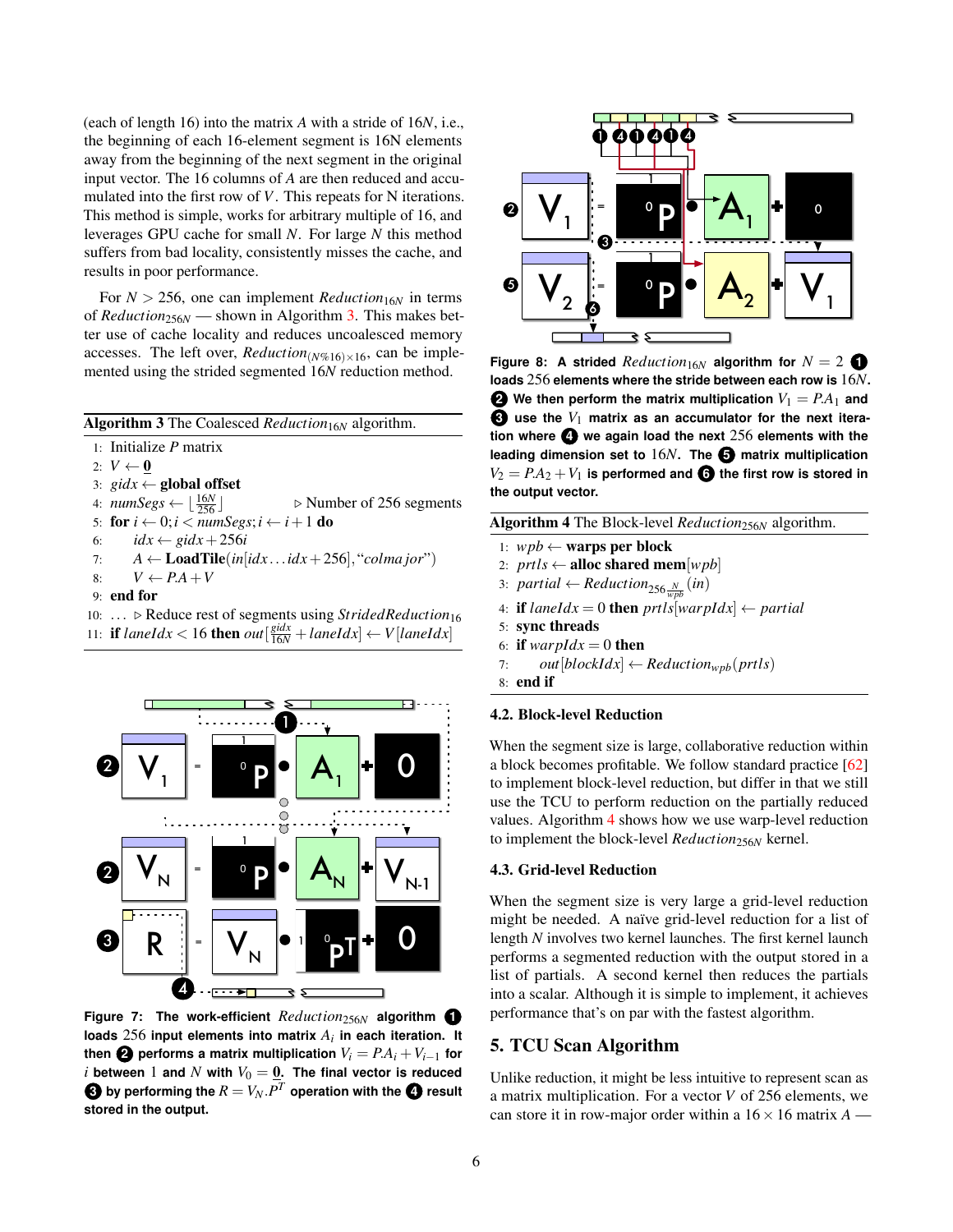with 
$$
a_{i,j} = V[16(j-1) + i]
$$
.  

$$
A = \begin{pmatrix} a_{1,1} & a_{1,2} & \cdots & a_{1,16} \\ a_{2,1} & a_{2,2} & \cdots & a_{2,16} \\ \vdots & \vdots & \ddots & \vdots \\ a_{16,1} & a_{16,2} & \cdots & a_{16,16} \end{pmatrix}
$$

We notice that a row-wise scan can then be obtained by multiplying the matrix *A* with an upper diagonal matrix with the values of the upper diagonals being 1 and the rest 0.

RowScan 
$$
\begin{pmatrix} a_{1,1} & a_{1,2} & \dots & a_{1,16} \\ a_{2,1} & a_{2,2} & \dots & a_{2,16} \\ \vdots & \vdots & \ddots & \vdots \\ a_{16,1} & a_{16,2} & \dots & a_{16,16} \end{pmatrix} = A.U =
$$
  

$$
A \cdot \begin{pmatrix} 1 & 1 & \dots & 1 \\ 0 & 1 & \dots & 1 \\ \vdots & \vdots & \ddots & \vdots \\ 0 & 0 & \dots & 1 \end{pmatrix} = \begin{pmatrix} a_{1,1} & a_{1,1} + a_{1,2} & \dots & \sum_{i=1}^{16} a_{1,i} \\ a_{2,1} & a_{2,1} + a_{2,2} & \dots & \sum_{i=1}^{16} a_{2,i} \\ \vdots & \vdots & \ddots & \vdots \\ a_{16,1} & a_{16,1} + a_{16,2} & \dots & \sum_{i=1}^{16} a_{16,i} \end{pmatrix}
$$

Similarly, to get the scan of each column one can use a lower diagonal matrix. We use a strict lower diagonal, i.e. the diagonal is 0, to get an exclusive scan of each column.

$$
Exclusive ColumnScan \begin{pmatrix} a_{1,1} & a_{1,2} & \dots & a_{1,16} \\ \vdots & \vdots & \ddots & \vdots \\ a_{16,1} & a_{16,2} & \dots & a_{16,16} \end{pmatrix} = LA = \begin{pmatrix} 0 & 0 & \dots & 0 \\ 1 & 0 & \dots & 0 \\ \vdots & \vdots & \ddots & \vdots \\ a_{1,1} + a_{2,1} & a_{1,2} + a_{2,2} & \dots & a_{1,16} + a_{2,16} \\ \vdots & \vdots & \ddots & \vdots \\ a_{1,1} + a_{2,1} & a_{1,2} + a_{2,2} & \dots & a_{1,16} + a_{2,16} \\ \vdots & \vdots & \ddots & \vdots \\ a_{1,2} + a_{2,1} & a_{2,2} & \dots & a_{2,26} + a_{2,26} \\ \vdots & \vdots & \ddots & \vdots \\ a_{2,3} + a_{2,1} & a_{2,2} & \dots & a_{2,36} + a_{2,36} \end{pmatrix}
$$

We use the *L*.*A* matrix to create a *G* matrix where each element  $G_{j,i}$  is the reduction of the  $j<sup>th</sup>$  row of *L.A*. That is, all elements in the  $j<sup>th</sup>$  row of *G* are of the same value — the sum of the all elements preceding the  $j<sup>th</sup>$  row of *A*, i.e.  $G_{j,i} = \sum_{k=1}^{j-1} \sum_{i=1}^{16} A_{k,i}$ . The *G* matrix can be generated by multiplying *L*.*A* with a matrix with all element values set to 1. We then add *G* to the *A*.*U* matrix to generate the scan of  $V$  which is read in linear row-major order.

$$
Scan(V) = LA.\begin{pmatrix} 1 & 1 & \dots & 1 \\ 1 & 1 & \dots & 1 \\ \vdots & \vdots & \ddots & \vdots \\ 1 & 1 & \dots & 1 \end{pmatrix} + A.U = G + A.U =
$$
  

$$
\begin{pmatrix} a_{1,1} & a_{1,1} + a_{1,2} & \dots & \sum_{i=1}^{16} a_{1,i} \\ a_{2,1} + \sum_{i=1}^{16} a_{1,i} & a_{2,1} + a_{2,2} + \sum_{i=1}^{16} a_{1,i} & \dots & \sum_{j=1}^{26} \sum_{i=1}^{16} a_{j,i} \\ \vdots & \vdots & \ddots & \vdots \\ a_{16,1} + \sum_{j=1}^{15} \sum_{i=1}^{16} a_{j,i} & a_{16,1} + a_{16,2} + \sum_{j=1}^{15} \sum_{i=1}^{16} a_{j,i} & \dots & \sum_{j=1}^{16} \sum_{i=1}^{16} a_{j,i} \end{pmatrix}
$$

Throughout this section we will use *U* to represent the upper diagonal matrix where the upper diagonal values are one, and use *L* to represent the strict lower diagonal matrix where the values bellow the lower diagonal are one  $-$  i.e.

$$
(U)_{r,c} = \begin{cases} 1 & \text{if } r >=c \\ 0 & \text{if } r =c \end{cases} \quad .
$$

<span id="page-6-0"></span>

**Figure 9: The** *Scan*256*<sup>N</sup>* **algorithm 1 loads 256 elements from the input vector into a matrix** *A* **and 2 initializes the** *S* **matrix**  $\bullet$  **0.** The  $\bullet$   $AU = A.U + S$  and  $\bullet$   $LA = LA + 0$  matrix mul**tiplications are performed to compute the prefix sum of each row and column. 5 A row wise reduction is performed on the** *LA* and added to the  $AU$  matrix.  $\bigodot$  The result  $R$  is stored in **the output vector. 7 If the segment size is a multiple of** 256**, then the last element of R (position**  $[16, 16]$ ) is broadcasted **into the** *S* **matrix and the procedure is repeated.**

#### 5.1. Warp-level Scan

With the above formulation, we follow a similar structure to Section [4:](#page-3-1) first introducing warp-level primitives before presenting the block- and grid-level primitives. We write *Scan<sub>K</sub>* to represent a *K* regular segmented scan. Since the process of building warp-level, block-level, and grid-level scans from  $Scan<sub>K</sub>$  is very similar to that of reduction, we will only highlight the key differences.

Segment Size 16: Is the *RowScan* equation and is illustrated in steps  $\bullet$ ,  $\bullet$ , and  $\bullet$  in Figure [9.](#page-6-0)

Segment Size 256: Is implemented using 3 matrix multiplications shown in Figure [9](#page-6-0) and presented symbolically above.

Segment Size Multiples of 16: Is similar to strided 16*N* reduction, with the difference being that we broadcast the last column rather than the reduced value, shown in Algorithm [5.](#page-7-2) Segment Size Multiples of 256: Only a small modification to *Scan*<sup>256</sup> is needed to implement *Scan*256*<sup>N</sup>* and is illustrated in Figure [9.](#page-6-0) Algorithm [6](#page-7-3) shows that we keep track of the sum (last element of the *R* matrix) and broadcast it to the *S* matrix after each iteration. The *S* matrix is then used when performing subsequent iterations.

#### 5.2. Block-level Scan

Algorithm [7](#page-7-4) shows how to perform the scan at the block level. It first computes the segmented scan using the warp primitives and stores the reduced values into a partials list. A scan is performed on the partial list and the values are added to the intermediate results to get the output.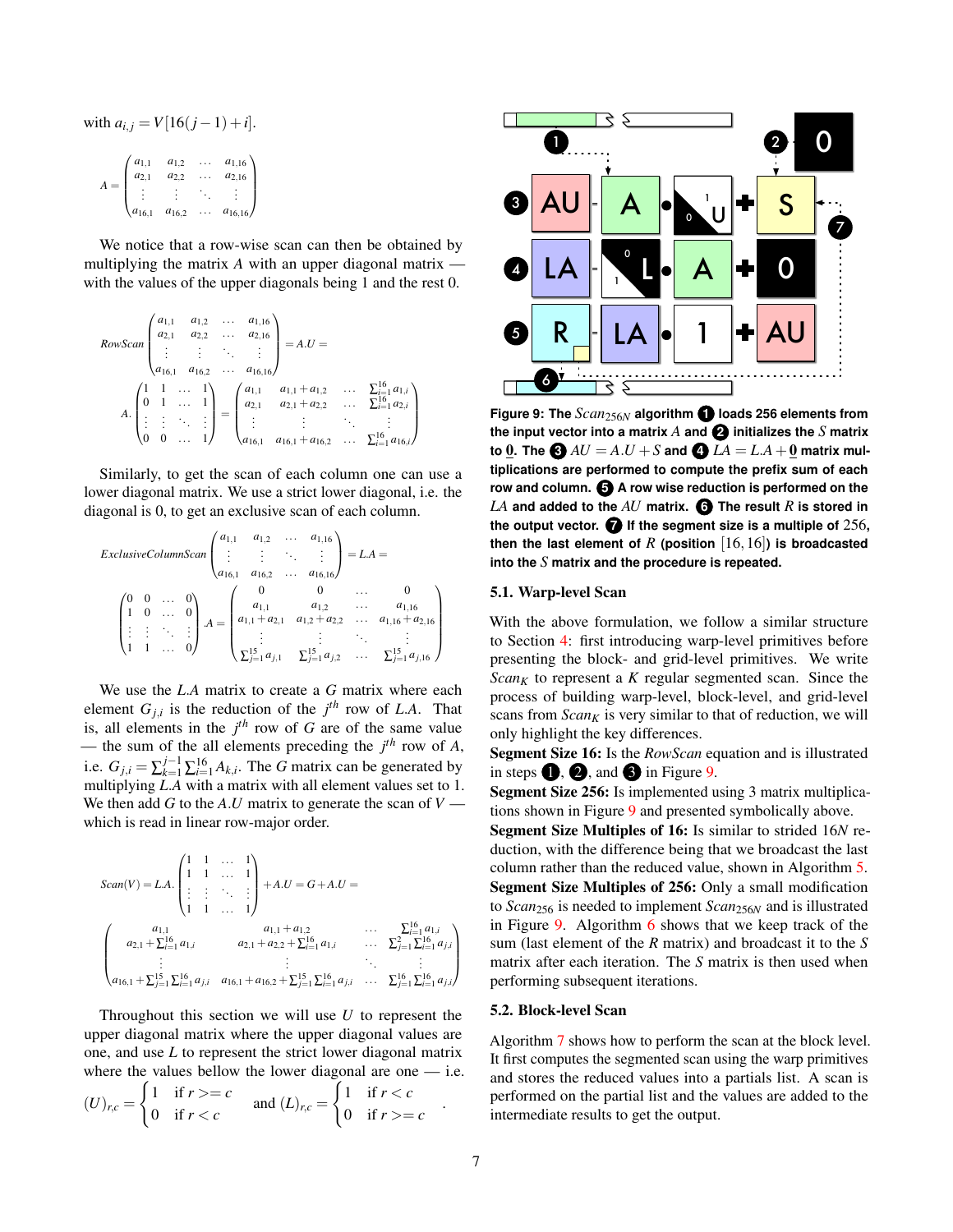<span id="page-7-2"></span>

| <b>Algorithm 5</b> The $Scan_{16N}$ algorithm.                                     |
|------------------------------------------------------------------------------------|
| 1: Initialize $U$ matrix.                                                          |
| 2: gidx $\leftarrow$ global offset                                                 |
| 3: $S \leftarrow \mathbf{0}$                                                       |
| 4: $lid \leftarrow \text{laneldx}$                                                 |
| 5: for $i \leftarrow 0$ : $i \leftarrow N$ : $i \leftarrow i+1$ do                 |
| $idx \leftarrow gidx + 16i$<br>6:                                                  |
| $A \leftarrow$ <b>Load Tile</b> ( $in[idx \dots idx + 256N]$ , stride = 16N)<br>7: |
| $R \leftarrow A.U + S$<br>8:                                                       |
| $S \leftarrow$ Broadcast(LastColumn(R))<br>9:                                      |
| if $lid < 16$ then<br>10:                                                          |
| $oi \leftarrow idx + lid * 16N$<br>11:                                             |
| out $[oioi+16] \leftarrow R[16lid16lid+16]$<br>12:                                 |
| end if<br>13:                                                                      |
| $14:$ end for                                                                      |

<span id="page-7-3"></span>Algorithm 6 The *Scan*256*<sup>N</sup>* algorithm.

1: Initialize *U* and *L* matrices. 2:  $\text{gidx} \leftarrow \text{global offset}$ 3:  $S \leftarrow \mathbf{0}$ 4: for  $i \leftarrow 0; i < N; i \leftarrow i + 1$  do 5:  $idx \leftarrow \text{gidx} + 256i$ 6:  $A \leftarrow \textbf{LoadTile}(in[idx \dots idx + 256])$ 7:  $AU \leftarrow A.U + S$ 8:  $LA \leftarrow L.A + 0$ 9:  $R \leftarrow LA \cdot 1 + AU$ 10:  $out[idx...idx+256] \leftarrow R$ 11:  $S \leftarrow \text{Broadcast}(R[255])$ 12: end for

Algorithm [7](#page-7-4) also exercises the TCU to perform the scan on the partially reduced values across tiles. On Line [16](#page-7-4) we use the offset of the last row (240) and 256 as the leading dimension when loading the tile. This loads the last row of *R* across tiles into *E*. Line [17](#page-7-4) then performs an exclusive scan on the last column of the  $E$  and stores the results into the list of partials<sup>[5](#page-7-5)</sup>.

## <span id="page-7-7"></span>5.3. Grid-level scan

Similar to reduction, the segmented scan is used as a building block for the grid-level scan. The grid-level scan uses a text book implementation, scan-then-propagate strategy, and involves 3 kernel calls. The first kernel uses segmented scan and produces partially reduced values for each block. The second kernel performs a scan on the partially reduced values. The third kernel then uniformly adds the partially scanned values to their corresponding segments.

<span id="page-7-4"></span>

| Algorithm 7 The Block-level Scan <sub>256N</sub> algorithm.                                       |
|---------------------------------------------------------------------------------------------------|
| 1: Initialize $U$ and $L$ matrices.                                                               |
| 2: $\text{gidx} \leftarrow \text{global offset}$                                                  |
| 3: $wpb \leftarrow$ warps per block $\triangleright$ Assumed to be less than 16                   |
| 4: sout $\leftarrow$ alloc shared mem[256 $\times$ 16]                                            |
| 5: $prils \leftarrow$ alloc shared mem[16]<br>$\triangleright$ Partial sums                       |
| 6: $S \leftarrow \mathbf{0}$                                                                      |
| 7: for $i \leftarrow 0; i \leftarrow N; i \leftarrow i + warpsPerBlock$ do                        |
| $idx \leftarrow gidx + 256(i + warpldx)$<br>8:                                                    |
| $A \leftarrow$ <b>Load Tile</b> ( <i>in</i> [ <i>idx idx</i> + 256])<br>9:                        |
| $AU \leftarrow A.U + S$<br>10:                                                                    |
| 11: $LA \leftarrow L.A + 0$                                                                       |
| 12: $R \leftarrow LA.1 + AU$                                                                      |
| sout $[256warpldx256warpldx+256] \leftarrow R$<br>13:                                             |
| sync threads<br>14:                                                                               |
| if warpIdx = 0 then<br>15:                                                                        |
| $E \leftarrow$ <b>LoadTile</b> (sout[2404096], stride = 256)<br>16:                               |
| $prts \leftarrow LastColumnScan_{16}(E) \triangleright Exclusive scan$<br>17:                     |
| end if<br>18:                                                                                     |
| sync threads<br>19:                                                                               |
| <b>for</b> $j \leftarrow 1; j \leq 256; j \leftarrow j + \text{warpSize}$ <b>do</b><br>20:        |
| $it \leftarrow j + \text{land } x$<br>21:                                                         |
| $val \leftarrow \textit{sout}[256\text{war} \textit{pldx} + it] + \textit{prtls}[warpldx]$<br>22: |
| $out[idx + it] \leftarrow val$<br>23:                                                             |
| end for<br>24:                                                                                    |
| $S \leftarrow$ Broadcast( <i>prtls</i> [15])<br>25:                                               |
| $26:$ end for                                                                                     |

## <span id="page-7-0"></span>6. Evaluation

We evaluate our implementation on an Intel Xeon E5-2698 with CentOS 4.3, CUDA Driver 396.26, and CUDA Runtime 9.2.88 installed. We use the Tesla V100-PCIE GPU with 16GB of GPU Memory. The Tesla V100 sports HBM2 with a theoretical peak bandwidth of 900*GB*/*s* or 450 billion half precision elements per second. All the results below show the throughput of the algorithms in terms of billions of half precision elements per second.

We implemented  $6$  our algorithms as a C++ header library. The API is designed to be similar to CUB's high level API — providing functions such as  $TCU$ : : SegmentedReduce, TCU::Reduce, TCU::SegmentedScan, and TCU::Scan. We employ auto-tuning to select the ideal algorithm, number of warps (or independent TCU operations) per block, coarsening factor (the number segments to perform within a warp), and block dimensions for the user-provided segment size.

#### <span id="page-7-1"></span>6.1. Relaxing the WMMA API Constraints

Constraints arise when using the current WMMA API for non-GEMM computation. These limitations would not exist if one is to perform just GEMM computation. The constraints observed were:

1. Loads or stores must be performed at fragment granularity.

<span id="page-7-5"></span><sup>5</sup> The implementation of *LastColumnScan*<sup>16</sup> is performed by just loading the last column values into the first row and performing an TCU version of the exclusive scan algorithm. Formulating the intermediate operation this way is needed to adhere to the CUDA WMMA API's byte alignment constraint for loading fragments.

<span id="page-7-6"></span><sup>6</sup>Accessible at https://www.removed/for\_blind\_review.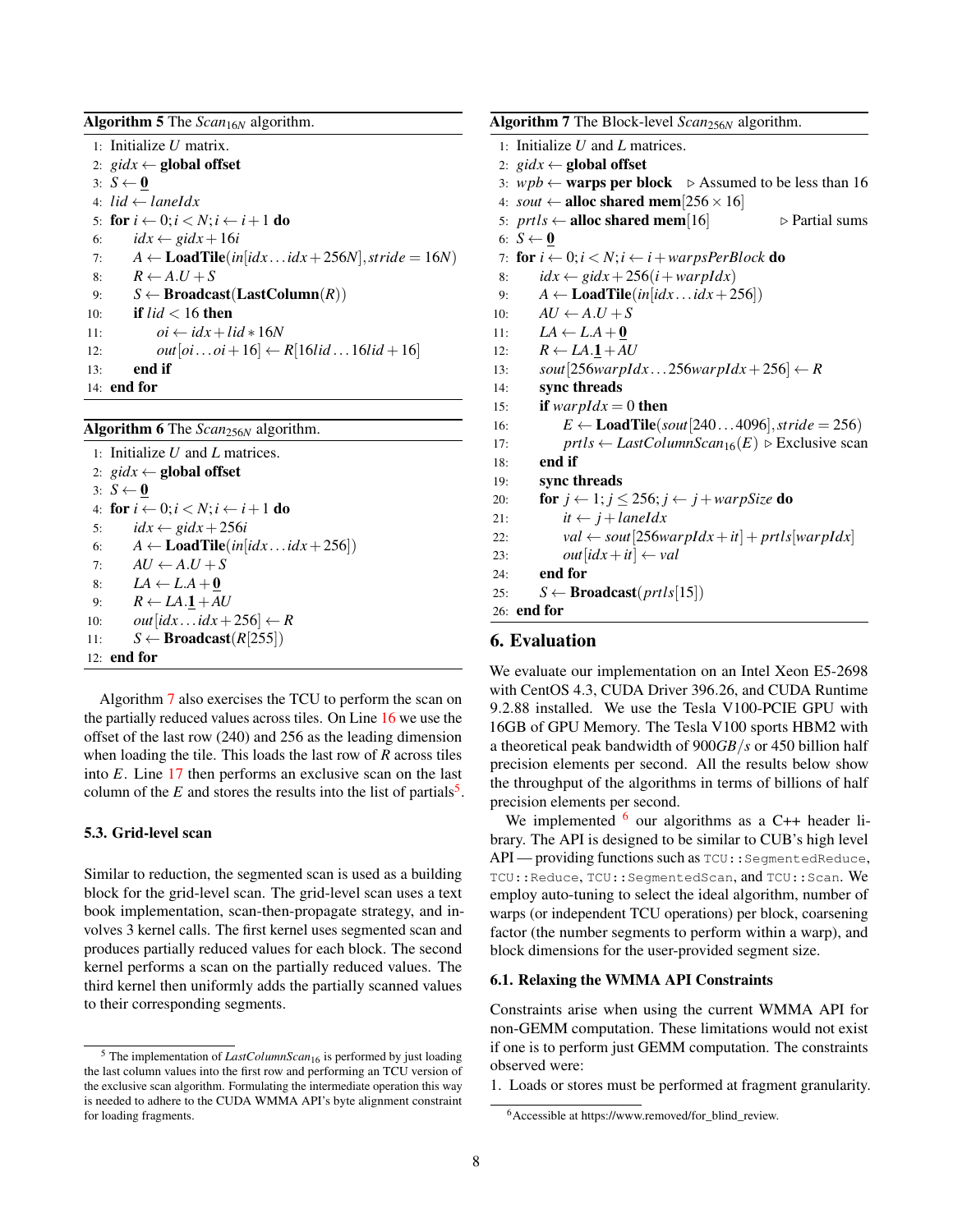- 2. Loading and storing fragments can only be performed using global or shared memory; constant memory cannot be used.
- 3. The memory layout for the matrix kinds are not the same, making casting between matrix kinds a kluge.

We address these limitations in different ways within our implementation. For (1) and (2) we use knowledge about the internal layout of the fragment  $[53]$ , we implemented API enhancements tailored to our usage. Listing [3](#page-8-0) shows our API to support extended usage of the matrix\_b fragment for both storing a constant matrix into a fragment (matrix\_b\_set\_upper\_triangular) and loading partial fragments (matrix\_b\_get\_first\_column).

```
using frag_b = fragment<matrix_b, 16, 16, 16, half, row_major>;
__device__ int matrix_b_get_row_idx() {
const int laneIdx = threadIdx.x % warpSize;
    return laneIdx&0x10 >> 2 + laneIdx&0x0B;
}
  __device__ void matrix_b_set_upper_triangular(frag_b &f) {
#pragma unroll
    for (int ii = 0; ii < f.num_elements; ii++)
       f.x[ii] = matrix_b.get-row_idx() \leq ii ? 0.0f : 1.0f;}
 __device__ void matrix_b_get_first_column(half* out, frag_b f) {
     const int laneid = threadIdx.x % warpSize;
if (laneid & 0x04) return ; // avoid redundant writes
    out[\text{matrix_b.get-row}_idx()] = f.x[0];}
```
**Listing 3: The WMMA API can only perform load/store from shared or global memory and lacks the ability to fill an TCU fragment from constant memory or operate on sub-fragments. This code shows how we enhance the NVIDIA WMMA API, using knowledge of the fragment layout, to create an upper triangular matrix and get the first column of a fragment for the matrix\_b fragment kind.**

Although we can use the layout information to shuffle registers to address (3), we express the cast in terms of load/store available through the WMMA API. For example, to cast a matrix in the matrix\_a format to matrix\_b format, we first store the matrix into shared memory and then perform a load from memory to matrix\_b. These extensions can be leveraged by compiler runtimes to perform casting between fragment kinds.

We observe that API extensions using fragment layout information requires less block synchronization, uses less sharedmemory — resulting in an increased performance by up to 5% for our algorithms. For brevity we omit these results.

## 6.2. Optimizing CUB for Half Precision

CUB is a C++ template library that contains multiple algorithms for the collectives. The CUB library contains fastest [\[63,](#page-12-16) [66\]](#page-12-17) implementation for the reduction and scan collectives and is used by libraries such as Thrust [\[29\]](#page-11-33) as well as most deep learning frameworks [\[5,](#page-11-21) [14,](#page-11-22) [23,](#page-11-23) [25,](#page-11-24) [68\]](#page-12-10). We compare against the latest release of CUB [\[62\]](#page-12-14) (version 1.8) and evaluate against different parameters of the collectives. As an optimization, warp-level shuffle reduction and scan are

<span id="page-8-1"></span>

**Figure 10: We evaluate the segmented reduction for the algorithms presented on different segment sizes (between** 16 **and**  $2^{30}$ ) for a fixed  $2^{30}$  element list. Through a combination of the **algorithms presented, for the range between** 16 **and** 2 <sup>24</sup> **we are able to achieve throughput within** 90% **and** 98% **of ideal throughput (the theoretical peak is** 450 **billion half precision elements per second). The bar on top of the figure shows the best performing algorithm for each range of segment sizes.**

implemented in PTX for integer, float, and double data types, since NVCC is currently unable to use the shuffle instruction's predicate to guard against invalid peers [\[12,](#page-11-32)[69\]](#page-12-18). CUB does not contain these shuffle-based optimizations for half precision. To make the evaluations fair and more technically meaningful, we implement these optimization for the half precision data type in CUB. The modified CUB is used for the evaluation to provide a more aggressive base of comparison.

#### 6.3. Warp- and Block-level Reduction and Scan

Theoretically our warp-level TCU reduction algorithms require less than one fourth of the cycles of the warp-level shuffle reduction. For example, consider performing a warp-level *Reduction*<sub>[2](#page-3-4)56</sub>: the warp-level reduction show in Listing 2 requires 8 iterations of 32 element reduction to reduce each segment. The total cycles is therefore 256, since each shuffle instruction and addition take 4 cycles. On the other hand, our algorithm performs the reduction using two matrix multiplications or 64 cycles — since each TCU WMMA matrix multiplication requires 32 cycles. However, reduction is known to be memory bound, with the ideal performance bounded by memory copy speed.

We evaluate the TCU segmented reduction algorithms against cub::DeviceSegmentedReduce::Sum by fixing the number of input elements and varying the segment size, shown in Figure [10.](#page-8-1) When the segment size is less than 256, the 16*N* algorithm is used. Its performance then degrades for large segment sizes due to its strided access pattern resulting in uncoalesced global memory access. When the segment size is larger than 256, the 256*N* algorithm is used, but again suffers from performance degradation after segment size 2<sup>15</sup> due to low occupancy. When the segment size is large — greater than 2 <sup>15</sup>, the block-level 256*N* reduction is used. Our TCU implementation achieves more than 90% of the peak throughput consistently for variable segment size and is always better than the CUB implementation.

When segment size is large and the number of segments is small, the performance of both CUB and our implementation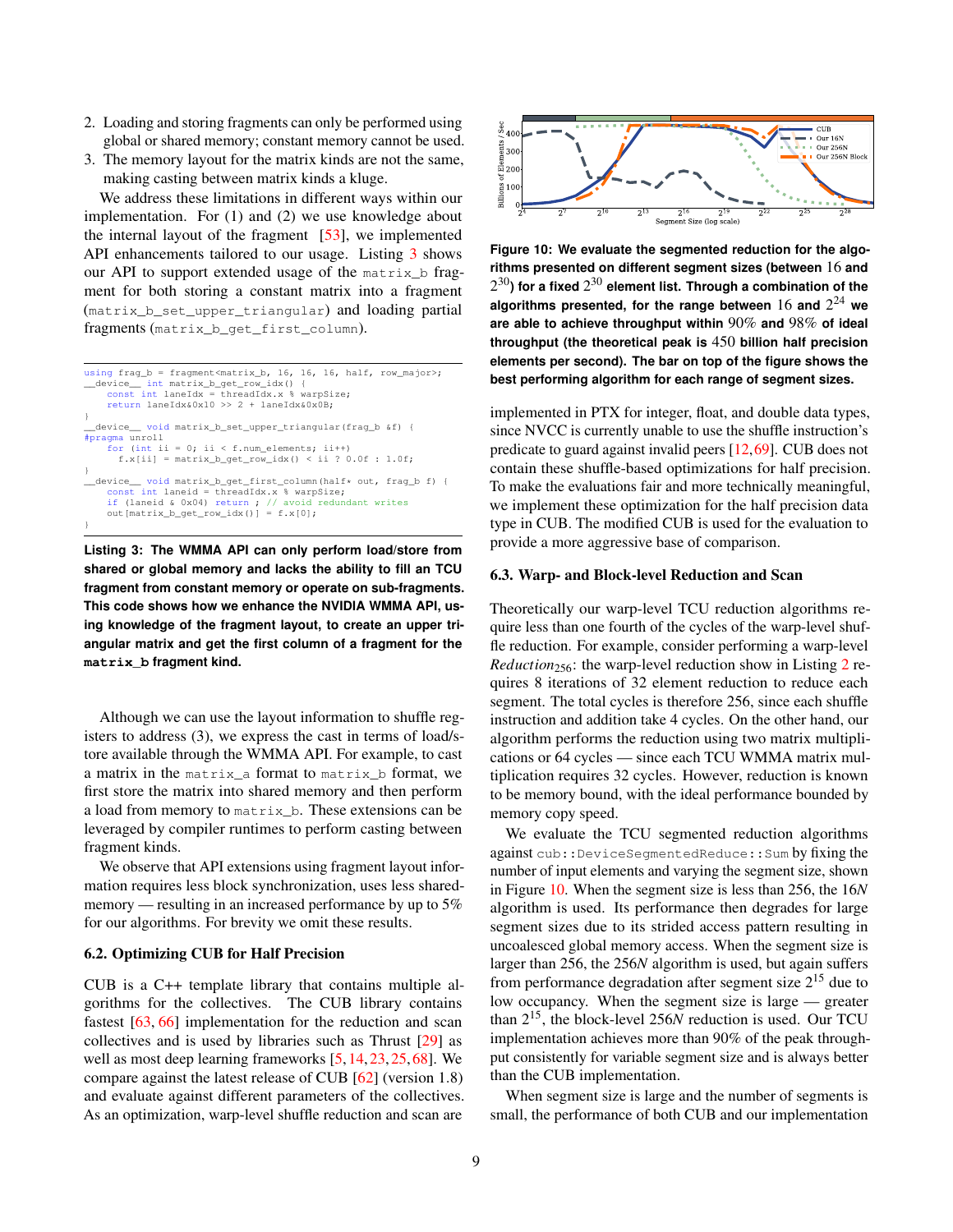<span id="page-9-0"></span>

**Figure 11: Segmented 1 reduction and 2 scan are evaluated in terms of billions of half-precision elements per second (***y***-axis)** for segment sizes between  $2^4$  and  $2^{13}$  (*x*-axis). The best configurations for our implementation as well as CUB are selected.

drops. Since each segment gets mapped onto a block, a small number of segments causes some SMs to be idle. For example when segment size is  $2^{25}$ , both CUB and our implementation achieve an occupancy of around 0.25 and SM efficiency of around 40%. A better strategy for these cases would be to assign multiple thread blocks to collaboratively reduce each segment when the size of the segment is very large. This can be achieved using CUDA 9's cooperative groups [\[6\]](#page-11-34). Such optimization is outside the focus of this paper, which is to propose and evaluate TCU-based reduction and scan primitives.

Our TCU implementation largely outperforms CUB's device-wide segmented reduction for different segment size. Through profiling, we identified the major predictors of performance to be, in the order of importance, the number of half-precision floating-point instructions (inst\_fp\_16 in NVProf metric), warp instructions (inst\_inter\_thread\_communication), and integer instructions (inst\_integer). Consistently, our implementation's half-precision instructions is approximately equal to the number of total elements  $(2^{31})$  while CUB requires a much larger number. Moreover CUB requires large number of integer and warp shuffle instructions while our implementation uses no warp shuffle instructions and a smaller number of integer instructions. This contributes to the  $100\times$  performance improvement observed for segment size 16.

<span id="page-9-1"></span>

**Figure 12: We evaluate the segmented scan for the algorithms presented on different segment sizes for a fixed** 2 <sup>31</sup> **element list. Through a combination of the algorithms presented, for the range between** 16 **and** 2 <sup>19</sup> **we are able to achieve throughput within** 89% **and** 97% **of ideal throughput (the theoretical peak is** 225 **billion half precision elements per second).**

We examined the power consumption by measuring the average power within the execution phase of the kernel using NVVP. Our implementation uses 7.4−22.3% less power compared to CUB across different segment sizes. Again, this is because of the efficient use of the *FP*16 and *INT* ALUs as well as better SM and DRAM utilization. We note that our algorithm leaves the ALUs (other than the TCU) idle, allowing less contention on these units.

CUB provides a cub::WarpReduce, applicable for segment sizes 16 and 32, to compute a parallel reduction of elements within a warp. CUB also provides cub:: BlockReduce to perform reduction within a block. These two primitives require users to partition the data and construct the kernel. Since CUB's device-wide segmented reduction does not perform well for segment size smaller then  $2^{13}$ , we evaluate our TCU implementations against cub:: WarpReduce and cub::BlockReduce implementations, shown in Figure [11.](#page-9-0) The cub:: WarpReduce implementation is tunable on block size. The cub:: BlockReduce implementation is tunable on block size, thread coarsening factor, and reduction algorithms. We compare our implementation to the best CUB implementation. We find that our TCU implementations is still faster for segment size smaller than 1024, and is comparable to cub::BlockReduce for the other cases.

We evaluate TCU segmented scan algorithms against Thrust's implementation (inclusive\_scan\_by\_key), since CUB has no user visible API for segmented scan. The Thrust implementation utilizes CUB's internal warp- and block-level scan to implement the scan-by-key operation. We use different segment sizes with a fixed number of input elements — the results are shown in Figure [12.](#page-9-1) Thrust, consistent with previous observation [\[42\]](#page-11-35), has constant performance irrespective of the segment size. Our scan TCU implementations achieve more than 89% of the peak throughput and is  $3\times$  faster than thrust for small segment sizes. We observe lower power consumption compared to Thrust — observing it to be either equivalent in power usage or up to 17% less. Our segmented scan is not ideal for large segment sizes since, as explained in Section [4,](#page-3-1) only a small number of blocks get launched and thus the GPU is under utilized. This can be remedied using the same strategy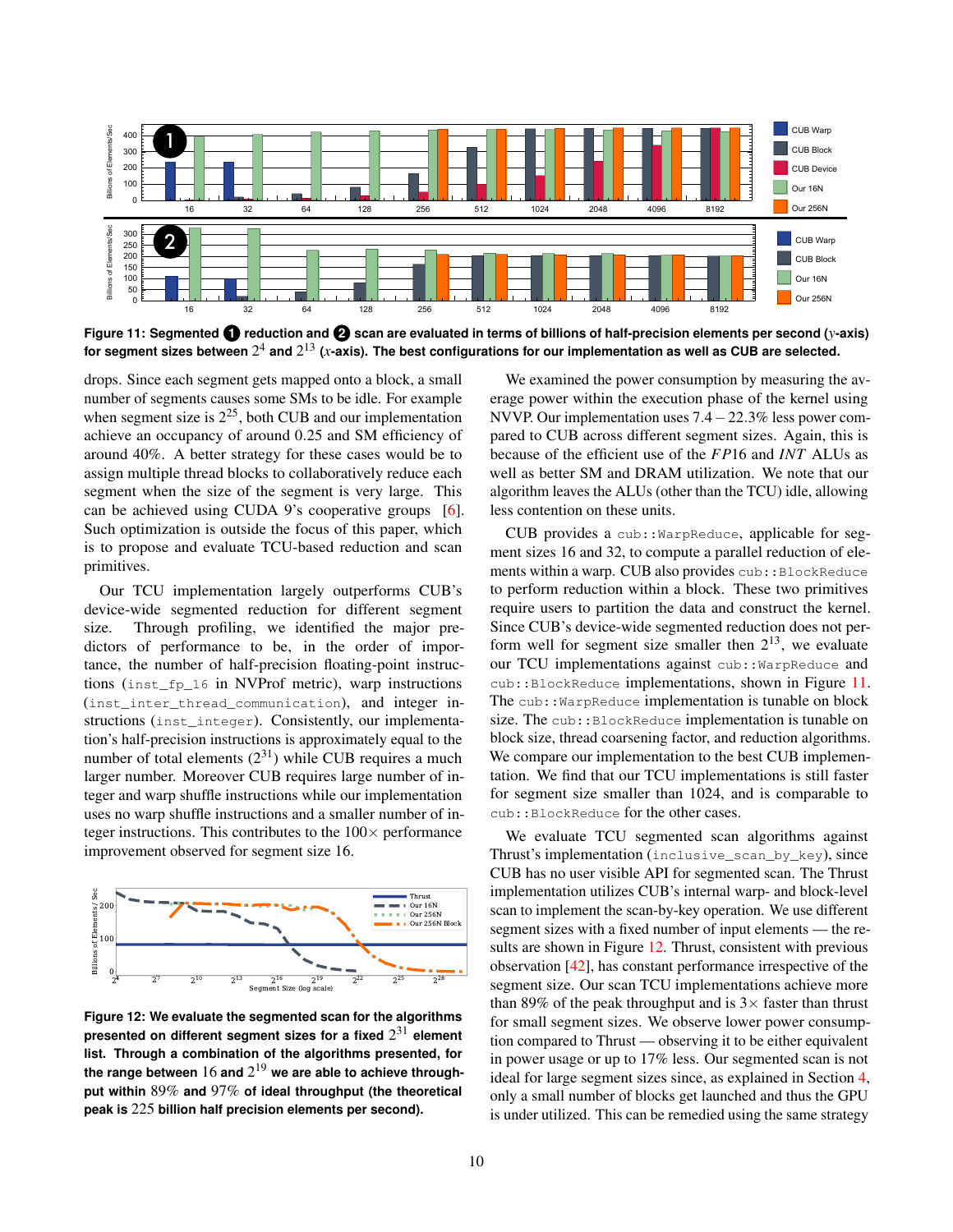<span id="page-10-2"></span>

**Figure 13: A full reduction implementation based on the description in Section [4](#page-3-1) achieves performance on par to CUB.**

described for reduction.

CUB provides cub:: WarpScan to compute a parallel scan of items partitioned within a warp, and cub::BlockScan within a block. Similar to reduction, these two primitives require more programming effort from the users to partition the data and construct the kernel. We evaluate our TCU segmented scan against the best cub:: WarpScan and cub:: BlockScan implementations, shown in Figure [11.](#page-9-0) The CUB scan implementations have the same tunable parameters as the CUB reduction implementations. We can see that our TCU implementations are still largely faster for small segment size, and are at least comparable to cub:: BlockScan in other cases.

### 6.4. Grid-level Reduction and Scan

Unlike the warp- and block-level operations, this paper does not attempt to optimize grid-level operations — opting to use a naïve implementation for the grid-level collectives. The naïve implementation involves multiple kernel launches. We include the evaluation results to show that even our naïve gridlevel implementation achieves performance that is better or comparable to that of CUB and Thrust.

<span id="page-10-3"></span>

**Figure 14: A full scan implementation based on the description in Section [5](#page-5-0) achieves performance comparable to CUB.**

We compare against both CUB and Thrust for full reduction, Figure [13,](#page-10-2) and scan, Figure [14.](#page-10-3) For both cases, our implementation uses the 256*N* block-level algorithm. Even with our naïve grid-level implementation, we are able to mach the performance of CUB and are considerably faster than the Thrust implementation. For reduction and scan, the TCU implementation is slightly faster than CUB with large input sizes being bounded by memory bandwidth and is within 98% (for reduction) of peek memory copy bandwidth.

For scan, our current unoptimized implementation internally uses CUB to reduce the partial values (kernel 2 described in Section [5.3\)](#page-7-7). CUB, however, fails for inputs larger than  $2^{21}$ 

which causes our implementation to fail. Future optimized implementations would not use CUB.

## <span id="page-10-0"></span>7. Related Work

The mapping of some algorithms onto matrix multiplication has already been well studied [\[49,](#page-12-19) [56,](#page-12-20) [72,](#page-12-21) [83\]](#page-12-22). Similarly, both reduction and scan are well studied from a performance and application [\[30,](#page-11-13) [31,](#page-11-14) [32,](#page-11-15) [46,](#page-12-23) [55,](#page-12-24) [64,](#page-12-25) [78\]](#page-12-26) aspect on a wide range of architectures and have been heavily evaluated across GPU architectures [\[39,](#page-11-36)[41,](#page-11-37) [61,](#page-12-27) [77,](#page-12-28) [85\]](#page-12-29). To our knowledge however, there has been no attempt at mapping either reduction or scan in terms of matrix multiplication.

Considerable research has been done on the development of performance portable reduction and scan kernels [\[28,](#page-11-38) [34,](#page-11-39) [57,](#page-12-30) [80\]](#page-12-31). These compilers express the algorithms as system of alternative building blocks that are then composed and auto-tuned at compile time for both the target architecture and the input characteristics. These tools are synergistic with our technique, since we are able to add our algorithm as another building block to implement reduction or scan.

Previous work [\[35,](#page-11-40) [62,](#page-12-14) [65,](#page-12-32) [73,](#page-12-33) [85\]](#page-12-29) has also shown that optimizations can be made to either avoid or hide the overhead of multi-kernel launches. These optimizations would enable our grid-level operations to be competitive for large sizes when compared to state-of-the-art methods. Other research looked at specific cases of scan, in [\[58\]](#page-12-34) the authors look at performing scan on tuples while minimizing global reads and facilitating latency hiding. Recently there has been some work in applying scan and reduction to optimize database queries [\[37,](#page-11-41) [47,](#page-12-35) [81\]](#page-12-36).

Work describing NVIDIA's Tensor Cores is scarce. In [\[53\]](#page-12-15), the authors use microbenchmarks to discern microarchitectural details of the V100 architecture. In [\[45,](#page-11-42) [59\]](#page-12-37) use half precision and Tensor Cores to implement iterative solvers. They use half precision along with low quality solvers to compute the initial conditions and then switch to both higher precision solvers for subsequent iterations. The authors also examine the error incurred when using Tensor Cores and halfprecision for HPC workloads. In [\[27,](#page-11-43)[44,](#page-11-44)[67\]](#page-12-38) the authors devise schemes to accelerate neural network training with limited loss of precision using half precision and Tensor Cores.

### <span id="page-10-1"></span>8. Conclusion

This paper leverages specialized hardware that was developed to optimize matrix multiplication for deep learning to implement both reduction and scan. This is in the same vein to early GPU research which implemented these algorithms in terms of shaders. We point to directions for future API and architectural changes to relax some of the TCU constraints such as loading fragments from constant, extracting single row or single column, etc. — resulting in a simplified implementation that achieves more energy efficiency and performance.

In this paper we showed how to map both reduction and scan onto TCU. We believe we are the first to formulate these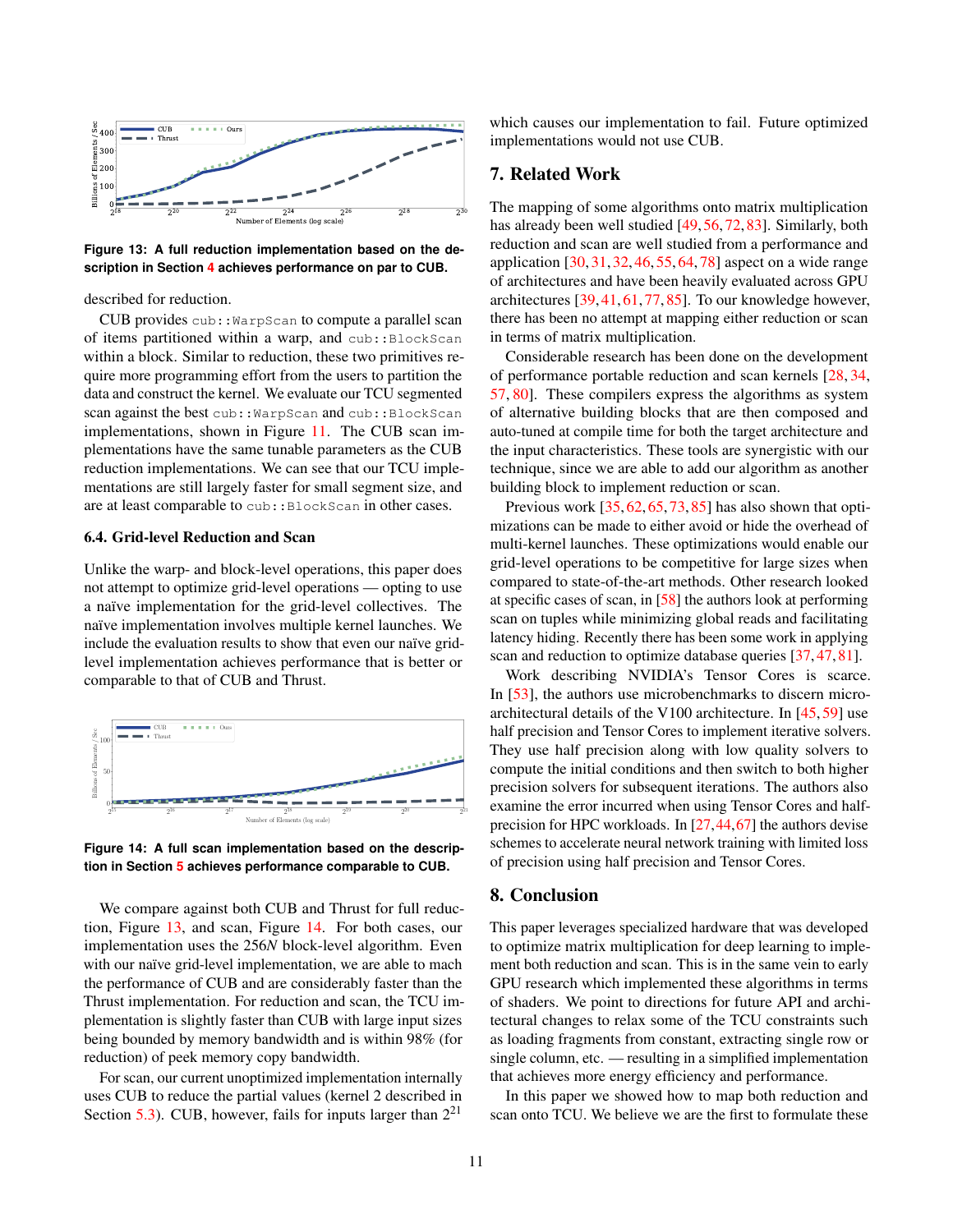algorithms to exercise the TCU. Our implementation achieves up to  $100 \times$  speedup on reduction, up to  $3 \times$  on scan, and showed that the performance rivals the state of the art implementation in the worst cases. We observed a 22% less power consumption for reduction and 16% for scan. We are able to make use the otherwise idle TCUs— enabling better GPU utilization for kernels that exercise the general purpose ALUs.

Future work would leverage the techniques described to map more algorithms and functions onto TCUs. We are specifically interested in transcendental and special functions (such as *Tanh* and *Log*), since the NVIDIA special function units have been observed to be the bottleneck in HPC applications. We also want to express neural network layers in terms of TCUs— using a cuDNN like API. Some layer implementations and layer fusion opportunities are natural extensions of our work: such as the computation of variance in batchnorm [\[50,](#page-12-39) [51,](#page-12-40) [86\]](#page-12-41) or the evaluation of special functions in activation layers.

## References

- <span id="page-11-7"></span>[1] Amazon EC2 Instances with Up to 8 NVIDIA Tesla V100 GPUs (P3). <https://goo.gl/GyrFWN>. Accessed: 2018-7-24.
- <span id="page-11-2"></span>[2] Apple A11 Bionic. <https://www.apple.com/iphone-x/#a11>. Accessed: 2018-7-24.
- <span id="page-11-3"></span>[3] Arm Machine Learning Processor. [https://developer.](https://developer.arm.com/products/processors/machine-learning/arm-ml-processor)<br>arm.com/products/processors/machine-learning/ arm.com/products/processors/mac [arm-ml-processor](https://developer.arm.com/products/processors/machine-learning/arm-ml-processor). Accessed: 2018-7-24.
- <span id="page-11-8"></span>[4] Azure IoT Edge. [https://azure.microsoft.com/en-us/](https://azure.microsoft.com/en-us/services/iot-edge) [services/iot-edge](https://azure.microsoft.com/en-us/services/iot-edge). Accessed: 2018-7-24.
- <span id="page-11-21"></span>[5] Caffe2. <https://caffe2.ai>. Accessed: 2018-7-24.
- <span id="page-11-34"></span>[6] Cooperative Groups: Flexible CUDA Thread Programming. htt [devblogs.nvidia.com/cooperative-groups/](https://devblogs.nvidia.com/cooperative-groups/). Accessed: 2018- 7-24.
- <span id="page-11-27"></span>[7] CUDA C Programming Guide. [https://docs.nvidia.com/cuda/](https://docs.nvidia.com/cuda/cuda-c-programming-guide/index.html#wmma) programming-guide/index.html#wmma. Accessed: 2018-7-24.<br>FPGA Cloud Compute.
- <span id="page-11-9"></span>[8] FPGA Cloud Compute. [https://cloud.baidu.com/product/](https://cloud.baidu.com/product/fpga.html) [fpga.html](https://cloud.baidu.com/product/fpga.html). Accessed: 2018-7-24.
- <span id="page-11-10"></span>[9] FPGA Cloud server. [https://cn.aliyun.com/product/ecs/](https://cn.aliyun.com/product/ecs/fpga) [fpga](https://cn.aliyun.com/product/ecs/fpga). Accessed: 2018-7-24.
- <span id="page-11-1"></span>[10] Google Cloud TPU. <https://cloud.google.com/tpu>. Accessed: 2018-7-24.
- <span id="page-11-11"></span>[11] Google Edge TPU. <https://cloud.google.com/edge-tpu>. Accessed: 2018-7-24.<br>[12] Kepler Shuffle:
- <span id="page-11-32"></span>Tips and Tricks. [http://on-demand.](http://on-demand.gputechconf.com/gtc/2013/presentations/S3174-Kepler-Shuffle-Tips-Tricks.pdf) [gputechconf.com/gtc/2013/presentations/](http://on-demand.gputechconf.com/gtc/2013/presentations/S3174-Kepler-Shuffle-Tips-Tricks.pdf) .74-Kepler-Shuffle-Tips-Tricks.pdf. Accessed: 2018-7-24.
- <span id="page-11-26"></span>[13] Mixed Precision Training. [https://docs.nvidia.com/](https://docs.nvidia.com/deeplearning/sdk/mixed-precision-training)  $rning/sdk/mixed-precision-training.$ 2018-7-24.
- <span id="page-11-22"></span><span id="page-11-17"></span>[14] MXNet. <https://mxnet.apache.org>. Accessed: 2018-7-24.
- [15] NVIDIA cuBLAS. <https://developer.nvidia.com/cublas>. Accessed: 2018-7-24.
- <span id="page-11-20"></span>[16] NVIDIA cuDNN. <https://developer.nvidia.com/cudnn>. Accessed: 2018-7-24.
- <span id="page-11-18"></span>[17] NVIDIA CUTLASS. [https://devblogs.nvidia.com/](https://devblogs.nvidia.com/cutlass-linear-algebra-cuda) [cutlass-linear-algebra-cuda](https://devblogs.nvidia.com/cutlass-linear-algebra-cuda). Accessed: 2018-7-24.<br>[18] NVIDIA Tensor Cores. https://www.nvidia.com
- <span id="page-11-0"></span>[https://www.nvidia.com/en-us/](https://www.nvidia.com/en-us/data-center/tensorcore) [data-center/tensorcore](https://www.nvidia.com/en-us/data-center/tensorcore). Accessed: 2018-7-24.
- <span id="page-11-25"></span>[19] NVIDIA TensorRT. <https://developer.nvidia.com/tensorrt>. Accessed: 2018-7-24.
- <span id="page-11-28"></span>[20] NVVM IR Specification 1.5. [https://docs.](https://docs.nvidia.com/cuda/nvvm-ir-spec/index.html#nvvm-intrin-warp-level-matrix) [nvidia.com/cuda/nvvm-ir-spec/index.html#](https://docs.nvidia.com/cuda/nvvm-ir-spec/index.html#nvvm-intrin-warp-level-matrix) [nvvm-intrin-warp-level-matrix](https://docs.nvidia.com/cuda/nvvm-ir-spec/index.html#nvvm-intrin-warp-level-matrix). Accessed: 2018-7-24.
- <span id="page-11-29"></span>[21] Parallel Thread Execution ISA Version 6.2. [https:](https://docs.nvidia.com/cuda/parallel-thread-execution/index.html#warp-level-matrix-instructions) [//docs.nvidia.com/cuda/parallel-thread-execution/](https://docs.nvidia.com/cuda/parallel-thread-execution/index.html#warp-level-matrix-instructions) [index.html#warp-level-matrix-instructions](https://docs.nvidia.com/cuda/parallel-thread-execution/index.html#warp-level-matrix-instructions). Accessed: 2018-7-24.
- <span id="page-11-19"></span>[22] Programming Tensor Cores in CUDA 9. [https://devblogs.](https://devblogs.nvidia.com/programming-tensor-cores-cuda-9) programming-tensor-cores-cuda-9. Accessed: 2018-7-24.
- <span id="page-11-23"></span>[23] PyTorch. <https://pytorch.org>. Accessed: 2018-7-24.
- <span id="page-11-12"></span>[24] Snapdragon Artificial Intelligence. [https://www.qualcomm.com/](https://www.qualcomm.com/snapdragon/artificial-intelligence ) [snapdragon/artificial-intelligence](https://www.qualcomm.com/snapdragon/artificial-intelligence ). Accessed: 2018-7-24.
- <span id="page-11-24"></span>[25] TensorFlow. <https://www.tensorflow.org>. Accessed: 2018-7- 24.
- <span id="page-11-30"></span>[26] Emmanuel Agullo, Jim Demmel, Jack Dongarra, Bilel Hadri, Jakub Kurzak, Julien Langou, Hatem Ltaief, Piotr Luszczek, and Stanimire Tomov. Numerical linear algebra on emerging architectures: The plasma and magma projects. In *Journal of Physics: Conference Series*, volume 180, page 012037. IOP Publishing, 2009.
- <span id="page-11-43"></span>[27] Andrew Anderson, Servesh Muralidharan, and David Gregg. Efficient multibyte floating point data formats using vectorization. *IEEE Transactions on Computers*, 66(12):2081–2096, 2017.
- <span id="page-11-38"></span>[28] Jason Ansel, Cy Chan, Yee Lok Wong, Marek Olszewski, Qin Zhao, Alan Edelman, and Saman Amarasinghe. *PetaBricks: a language and compiler for algorithmic choice*, volume 44. ACM, 2009.
- <span id="page-11-33"></span>[29] Nathan Bell and Jared Hoberock. Thrust: A productivity-oriented library for cuda. In *GPU computing gems Jade edition*, pages 359–371. Elsevier, 2011.
- <span id="page-11-13"></span>[30] Guy E Blelloch. Scans as primitive parallel operations. *IEEE Transactions on computers*, 38(11):1526–1538, 1989.
- <span id="page-11-14"></span>[31] Guy E Blelloch. Prefix sums and their applications. Technical report, Technical Report CMU-CS-90-190, School of Computer Science, Carnegie Mellon University, 1990.
- <span id="page-11-15"></span>[32] Guy E Blelloch, Michael A Heroux, and Marco Zagha. Segmented operations for sparse matrix computation on vector multiprocessors. Technical report, Carnegie-Mellon Univ Pittsburgh PA School of Computer Science, 1993.
- <span id="page-11-16"></span>[33] Timothy M Chan. More algorithms for all-pairs shortest paths in weighted graphs. *SIAM Journal on Computing*, 39(5):2075–2089, 2010.
- <span id="page-11-39"></span>[34] Li-Wen Chang, Izzat El Hajj, Christopher Rodrigues, Juan Gómez-Luna, and Wen-mei Hwu. Efficient kernel synthesis for performance portable programming. In *The 49th Annual IEEE/ACM International Symposium on Microarchitecture*, page 12. IEEE Press, 2016.
- <span id="page-11-40"></span>[35] Gaurav Chaurasia, Jonathan Ragan-Kelley, Sylvain Paris, George Drettakis, and Fredo Durand. Compiling high performance recursive filters. In *Proceedings of the 7th Conference on High-Performance Graphics*, pages 85–94. ACM, 2015.
- <span id="page-11-4"></span>[36] Yu-Hsin Chen, Tushar Krishna, Joel S Emer, and Vivienne Sze. Eyeriss: An energy-efficient reconfigurable accelerator for deep convolutional neural networks. *IEEE Journal of Solid-State Circuits*, 52(1):127–138, 2017.
- <span id="page-11-41"></span>[37] Mateus SH Cruz, Yusuke Kozawa, Toshiyuki Amagasa, and Hiroyuki Kitagawa. Accelerating set similarity joins using gpus. In *Transactions on Large-Scale Data-and Knowledge-Centered Systems XXVIII*, pages 1–22. Springer, 2016.
- <span id="page-11-31"></span>[38] Leonardo Dagum and Ramesh Menon. Openmp: an industry standard api for shared-memory programming. *IEEE computational science and engineering*, 5(1):46–55, 1998.
- <span id="page-11-36"></span>[39] Yuri Dotsenko, Naga K Govindaraju, Peter-Pike Sloan, Charles Boyd, and John Manferdelli. Fast scan algorithms on graphics processors. In *Proceedings of the 22nd annual international conference on Supercomputing*, pages 205–213. ACM, 2008.
- <span id="page-11-5"></span>[40] Zidong Du, Shaoli Liu, Robert Fasthuber, Tianshi Chen, Paolo Ienne, Ling Li, Tao Luo, Qi Guo, Xiaobing Feng, Yunji Chen, et al. An accelerator for high efficient vision processing. *IEEE Transactions on Computer-Aided Design of Integrated Circuits and Systems*, 36(2):227– 240, 2017.
- <span id="page-11-37"></span>[41] Martin Dybdal, Martin Elsman, Bo Joel Svensson, and Mary Sheeran. Low-level functional gpu programming for parallel algorithms. In *Proceedings of the 5th International Workshop on Functional High-Performance Computing*, pages 31–37. ACM, 2016.
- <span id="page-11-35"></span>[42] Marco Eilers. Multireduce and multiscan on modern gpus. *Department of Computer Science, University of Copenhagen. Master's thesis*, 2014.
- <span id="page-11-6"></span>[43] Yao Fu, Ephrem Wu, Ashish Sirasao, Sedny Attia, Kamran Khan, and Ralph Wittig. Deep learning with int8 optimization on xilinx devices. *White Paper*, 2016.
- <span id="page-11-44"></span>[44] Suyog Gupta, Ankur Agrawal, Kailash Gopalakrishnan, and Pritish Narayanan. Deep learning with limited numerical precision. In *International Conference on Machine Learning*, pages 1737–1746, 2015.
- <span id="page-11-42"></span>Azzam Haidar, Panruo Wu, Stanimire Tomov, and Jack Dongarra. Investigating half precision arithmetic to accelerate dense linear system solvers. In *Proceedings of the 8th Workshop on Latest Advances in Scalable Algorithms for Large-Scale Systems*, page 10. ACM, 2017.